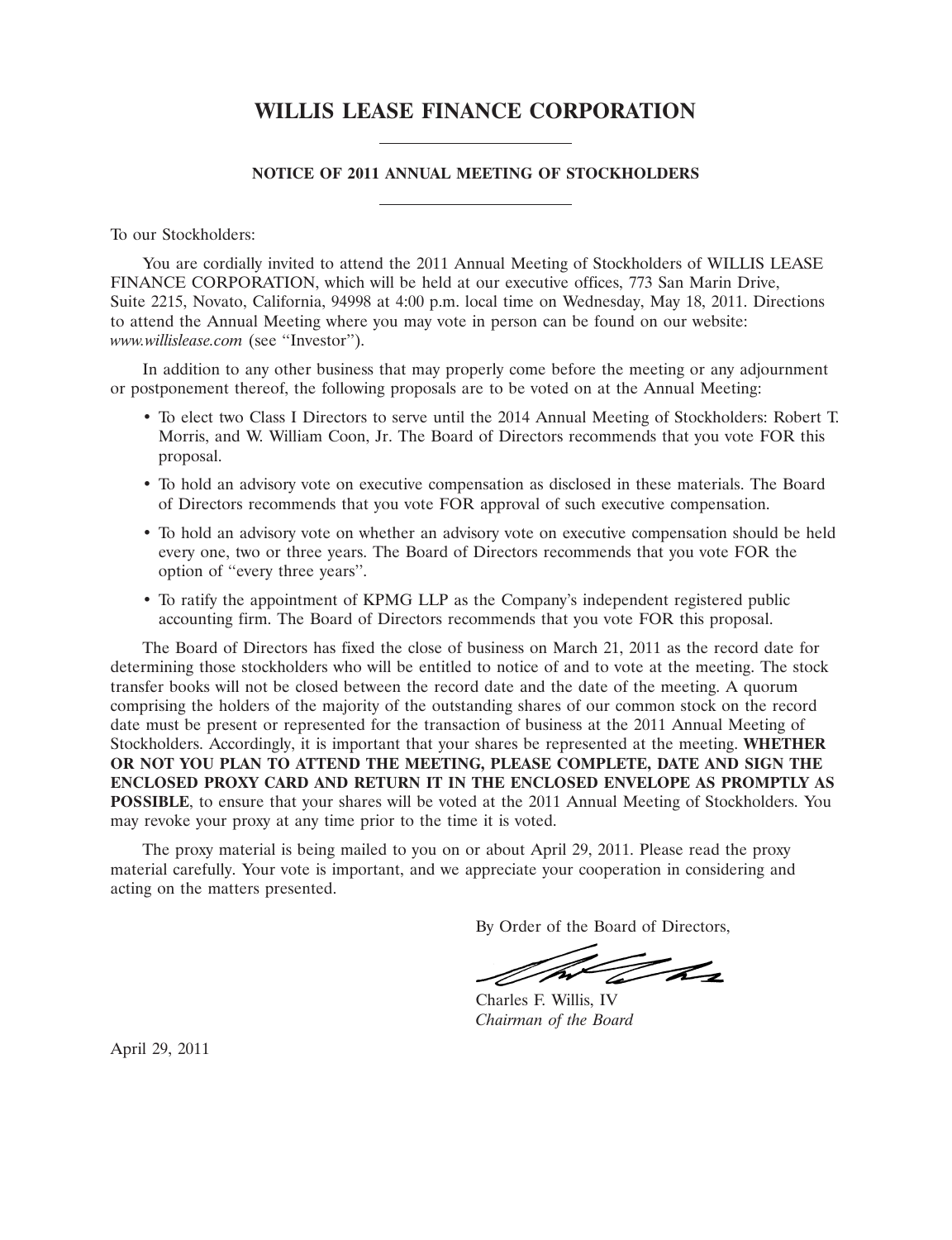# **WILLIS LEASE FINANCE CORPORATION**

# **PROXY STATEMENT**

# **TABLE OF CONTENTS**

|                                                                | Page           |
|----------------------------------------------------------------|----------------|
|                                                                |                |
| INFORMATION ABOUT THE BOARD OF DIRECTORS AND THE COMMITTEES OF |                |
| THE BOARD                                                      | $\overline{c}$ |
| PROPOSAL 1 ELECTION OF CLASS I DIRECTORS                       | 7              |
| EXECUTIVE OFFICERS OF WILLIS LEASE FINANCE CORPORATION         | 8              |
| SECURITY OWNERSHIP OF CERTAIN BENEFICIAL OWNERS AND MANAGEMENT | 9              |
| SECTION $16(a)$ BENEFICIAL OWNERSHIP REPORTING COMPLIANCE      | 10             |
| COMPENSATION OF EXECUTIVE OFFICERS-COMPENSATION DISCUSSION AND |                |
| <b>ANALYSIS</b>                                                | 11             |
|                                                                | 15             |
| COMPENSATION COMMITTEE INTERLOCKS AND INSIDER PARTICIPATION    | 16             |
| PROPOSAL 2 ADVISORY VOTE ON EXECUTIVE COMPENSATION             | 22             |
| PROPOSAL 3 ADVISORY VOTE ON THE FREQUENCY OF FUTURE ADVISORY   |                |
|                                                                | 23             |
| REPORT OF THE AUDIT COMMITTEE                                  | 24             |
| PROPOSAL 4 RATIFY THE APPOINTMENT OF KPMG LLP AS THE COMPANY'S |                |
| INDEPENDENT REGISTERED PUBLIC ACCOUNTING FIRM                  | 24             |
|                                                                | 25             |
| STOCKHOLDER PROPOSALS                                          | 26             |
| STOCKHOLDERS SHARING THE SAME LAST NAME AND ADDRESS            | 27             |
| <b>OTHER MATTERS</b>                                           | 27             |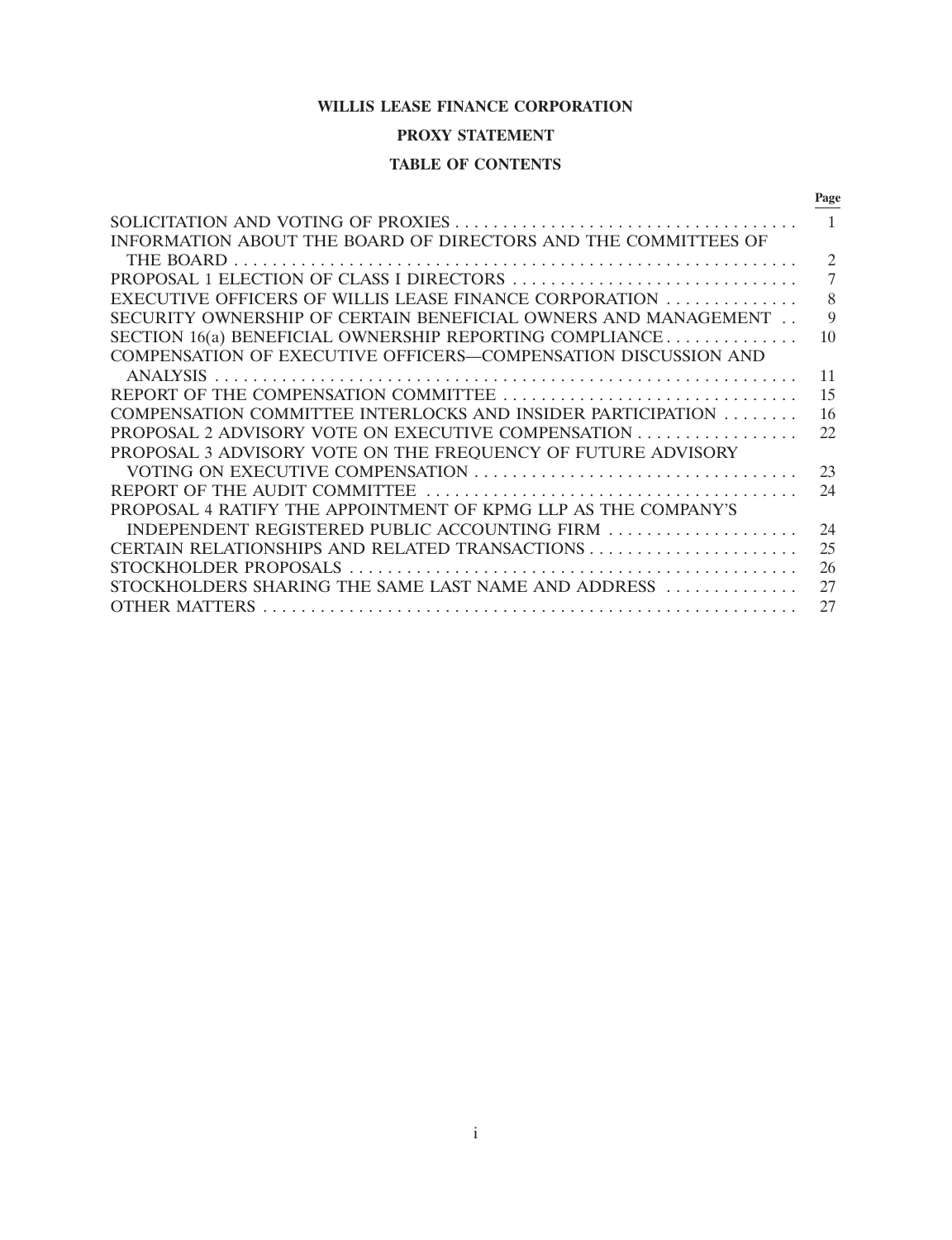# **You should read the entire proxy statement carefully prior to returning your proxy**

# **PROXY STATEMENT FOR 2011 ANNUAL MEETING OF STOCKHOLDERS OF WILLIS LEASE FINANCE CORPORATION To Be Held on May 18, 2011**

# **SOLICITATION AND VOTING OF PROXIES**

### **General**

This proxy statement is furnished in connection with the solicitation by the Board of Directors (also referred to as the ''Board'') of WILLIS LEASE FINANCE CORPORATION (''we,'' ''us,'' ''our,'' ''Willis Lease'' or the ''Company'') of proxies to be voted at the 2011 Annual Meeting of Stockholders, which will be held at 4:00 p.m. local time on Wednesday, May 18, 2011 at our executive offices, located at 773 San Marin Drive, Suite 2215, Novato, California 94998, or at any adjournments or postponements thereof, for the purposes set forth in the accompanying Notice of 2011 Annual Meeting of Stockholders.

This proxy statement is being mailed to stockholders on or about April 29, 2011. Our 2010 Annual Report is being mailed to stockholders concurrently with this proxy statement. You should not regard the 2010 Annual Report as proxy soliciting material or as a communication by means of which any solicitation of proxies is to be made.

# **Important Notice Regarding the Availability of Proxy Materials for the Annual Meeting to be held on May 18, 2010: The Proxy Statement and the 2010 Annual Report are available at https://materials.proxyvote.com/970646.**

#### **Voting**

The close of business on March 21, 2011 is the record date for determining whether you in your capacity as a stockholder are entitled to notice of and to vote at the 2011 Annual Meeting of Stockholders. As of that date, we had 8,813,038 shares of common stock, \$0.01 par value, issued and outstanding. All of the shares of our common stock outstanding on the record date are entitled to vote at the 2011 Annual Meeting of Stockholders. If you are entitled to vote at the meeting, you will have one vote for each share of common stock you hold with regard to each matter to be voted upon.

The required quorum for the meeting is a majority of the outstanding shares of common stock eligible to be voted on the matters to be considered at the meeting.

Shares of our common stock represented by proxies which are properly executed and returned to us on the accompanying proxy card will be voted at the 2011 Annual Meeting of Stockholders in accordance with the instructions you mark on the proxy card. If you do not mark any instructions on the proxy card, your shares represented by the proxy card will be voted for the election of the Board's nominees as Class I Directors, and in favor of Proposals 2 and 4, and in favor of the Board's recommendation for Proposal 3. In the election for directors (Proposal 1), the nominees for Class I Directors receiving the highest number of affirmative votes will be elected. The affirmative vote of a majority of the shares voted in person or by proxy at the 2011 Annual Meeting is required for the adoption of Proposals 2 and 4. The Company will consider the plurality of votes cast in respect of Proposal 3 as the preference of our stockholders, on an advisory basis, as to the frequency of advisory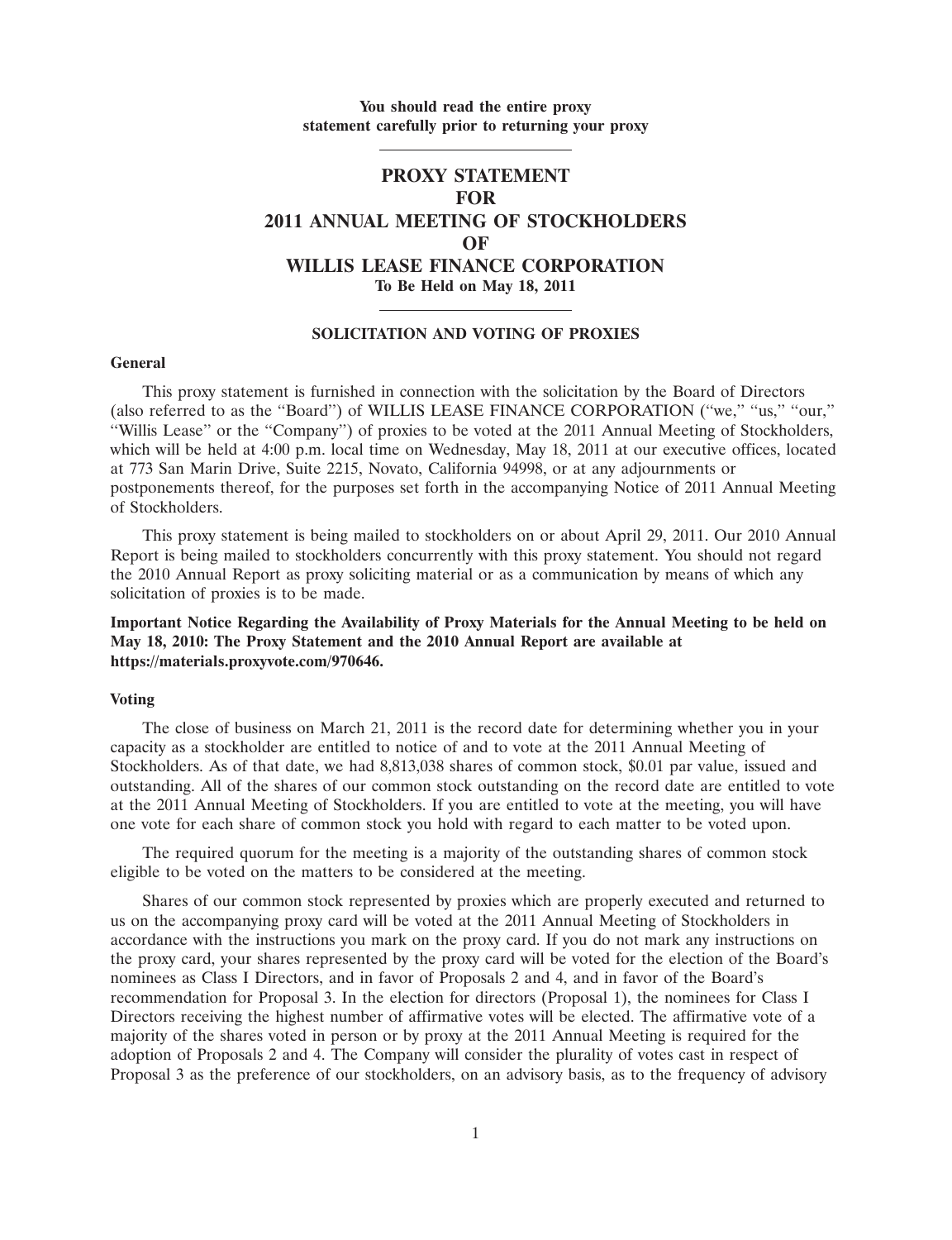votes to approve our executive compensation. Pursuant to SEC rules, if an alternative with respect to Proposal 3 receives a majority of votes cast and we adopt that frequency, we may exclude from future proxy statements any stockholder proposal asking that a different frequency be used.

If a properly signed proxy or ballot indicates that you abstain from voting or that your shares are not to be voted on a particular proposal, your shares will not be counted as having been voted on that proposal, although your shares will be counted as being in attendance at the meeting for purposes of determining the presence of a quorum. Broker non-votes (*i.e.*, shares held by brokers or nominees as to which instructions have not been received from beneficial owners or persons entitled to vote that the broker or nominee does not have discretionary power to vote on a particular matter) are counted towards a quorum, but are not counted for purposes of the proposals in determining whether a matter has been approved by a majority of the shares represented in person or by proxy and entitled to vote.

Our management does not know of any matters to be presented at the 2011 Annual Meeting of Stockholders other than those set forth in this proxy statement and in the Notice accompanying this proxy statement. If other matters should properly come before the meeting, the proxy holders will vote on such matters in accordance with their best judgment.

#### **Revocability of Proxies**

If you give a proxy in the form accompanying this proxy statement, you have the right to revoke it at any time before it is voted at the meeting. You may revoke your proxy by:

- filing an instrument of revocation with our Corporate Secretary;
- presenting at or prior to the meeting of a duly executed proxy bearing a later date; or
- attending the meeting and electing to vote in person.

# **Solicitation**

This solicitation is made by our Board of Directors on our behalf. The entire cost of preparing, assembling and mailing the Notice of 2011 Annual Meeting of Stockholders, this proxy statement and the enclosed proxy card, and of soliciting proxies, will be paid by us. Proxies will be solicited principally through the use of the mails, but we may solicit proxies personally or by telephone, electronic mail or special letter by our officers and our regular employees for no additional compensation. We have retained American Stock Transfer & Trust and Broadridge to aid in the solicitation at an estimated cost to us of approximately \$13,525 plus out-of-pocket expenses.

# **INFORMATION ABOUT THE BOARD OF DIRECTORS AND THE COMMITTEES OF THE BOARD**

# **Board of Directors**

Our Bylaws authorize us to have six Directors. At the present time, the Board consists of six Directors who are divided into three classes of two directors each: Class I, Class II and Class III. One class is elected each year for a three-year term. Gérard Laviec, W. William Coon, Jr., Hans Joerg Hunziker, and Robert T. Morris are independent directors, as defined in the NASDAQ listing standard.

Our business, property and affairs are managed under the direction of the Board. Directors are kept informed of our business through discussions with our President and Chief Executive Officer and our other officers, by reviewing materials provided to them and by participating in meetings of the Board and its committees. The Board held a total of four meetings during the fiscal year ended December 31, 2010. Each incumbent director attended at least 75% of the aggregate of: (i) the total number of meetings of the Board; and (ii) the total number of meetings held by all Committees of the Board on which he served.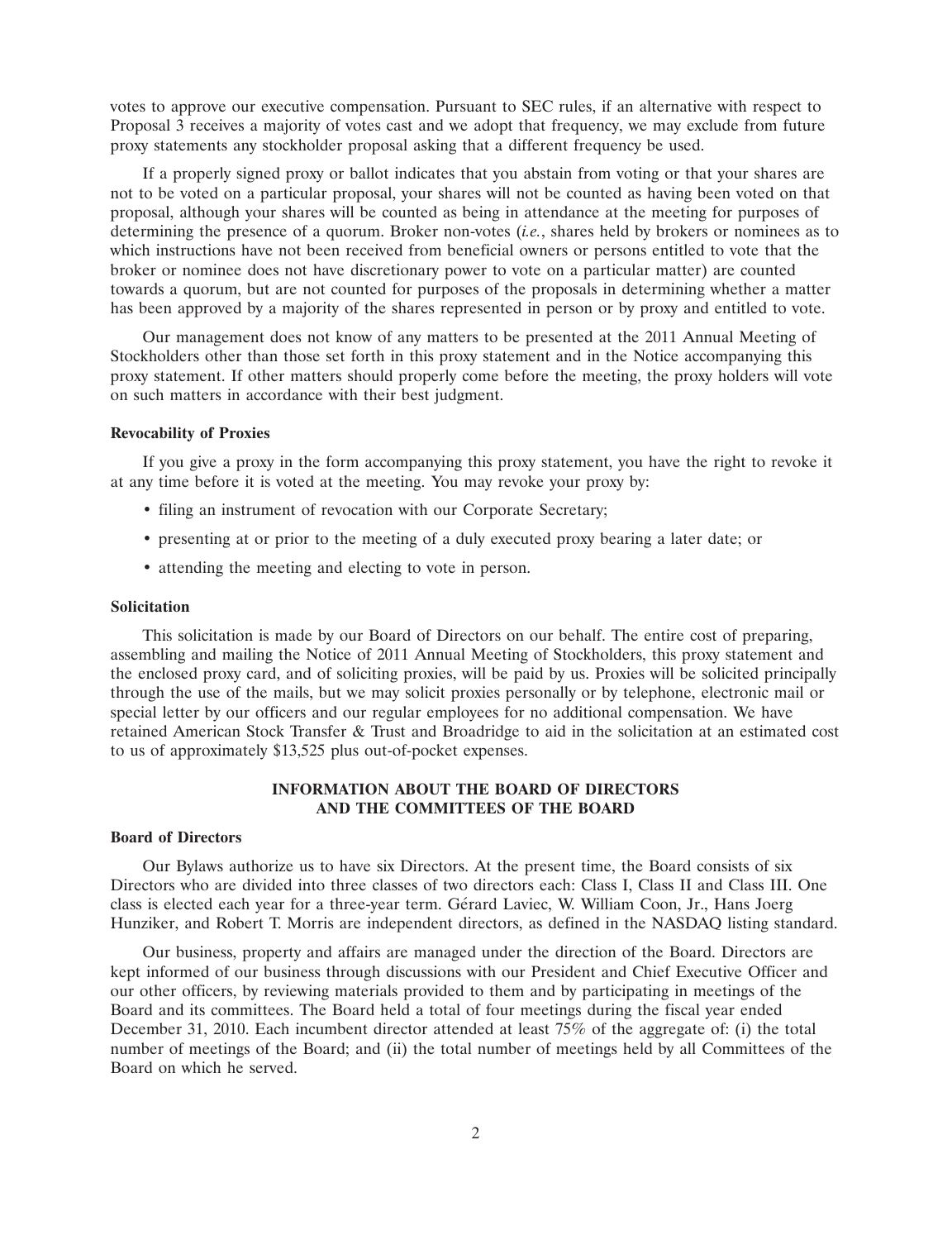#### **Communications with the Board**

You may communicate with the Board of Directors by sending a letter to: Board of Directors, Willis Lease Finance Corporation, c/o Office of the Corporate Secretary, 773 San Marin Drive, Suite 2215, Novato, California 94998. Our Office of the Corporate Secretary will receive your correspondence and forward it to the Board of Directors or to any individual director or directors to whom your communication is directed, unless the communication is unduly hostile, threatening, illegal, does not reasonably relate to us or our business, or is similarly inappropriate. The Office of the Corporate Secretary has the authority to discard any inappropriate communications or to take other appropriate actions with respect to any such inappropriate communications.

#### **Attendance at the Annual Meeting of Stockholders**

Mr. Willis and Mr. Morris attended the 2010 Annual Meeting of Stockholders; our other directors did not attend. We have no policy requiring Board members to attend our annual meeting.

### **Committees of the Board**

The Board of Directors has an Audit Committee and a Compensation Committee, both currently comprised solely of independent directors, as defined by the NASDAQ listing standard.

The Board does not have a nominating committee or committee performing the functions of such a committee. The Board has determined that the function of a nominating committee is adequately fulfilled by the independent directors. It has not established such a committee and therefore has no nominating committee charter. The full Board of Directors participates in the consideration of any director nominee.

Although we have not formally set any specific minimum qualifications that director nominees must possess, we look for candidates with the appropriate experience in aviation and leasing, a strong professional background, and a general understanding of marketing, finance and other disciplines related to the success of a company in our industry. And although not part of any formal policy, our goal is a balanced and diverse Board, with members whose skills, background and experience are complimentary and, together, cover the spectrum of areas that impact our business. Our directors are generally nominated by our management or other directors, and each nominee is evaluated based on the above qualifications and in the context of the Board as a whole. While we do not normally engage professional search firms or other third parties in connection with our Board nomination process, we may do so in the future.

Since we do not have a history of stockholder nominations of directors, we do not have a formal policy regarding stockholder nominees to the Board. Under our Bylaws, stockholders wishing to nominate a candidate for director must give notice to our Corporate Secretary no later than the close of business on the 90th day prior to the first anniversary of our preceding year's annual meeting. If the annual meeting is more than 30 days before or 60 days after such anniversary date, the notice must be delivered no later than the 90th day prior to such annual meeting or the 10th day following the day on which we publicly announce the annual meeting date. The notice should set forth: (i) the name, age, business address and residence address of the nominee; (ii) the principal occupation or employment of the nominee; (iii) the class and number of our shares beneficially owned by the nominee; (iv) a description of all arrangements or understandings between the stockholder and the nominee and any other person(s) pursuant to which the nomination is made by the stockholder; and (v) any other information relating to the nominee that is required to be disclosed in proxy statements for the election of directors pursuant to Regulation 14A under the Securities Exchange Act of 1934. Nominees proposed by stockholders will be evaluated in the same manner as those proposed by management or existing directors.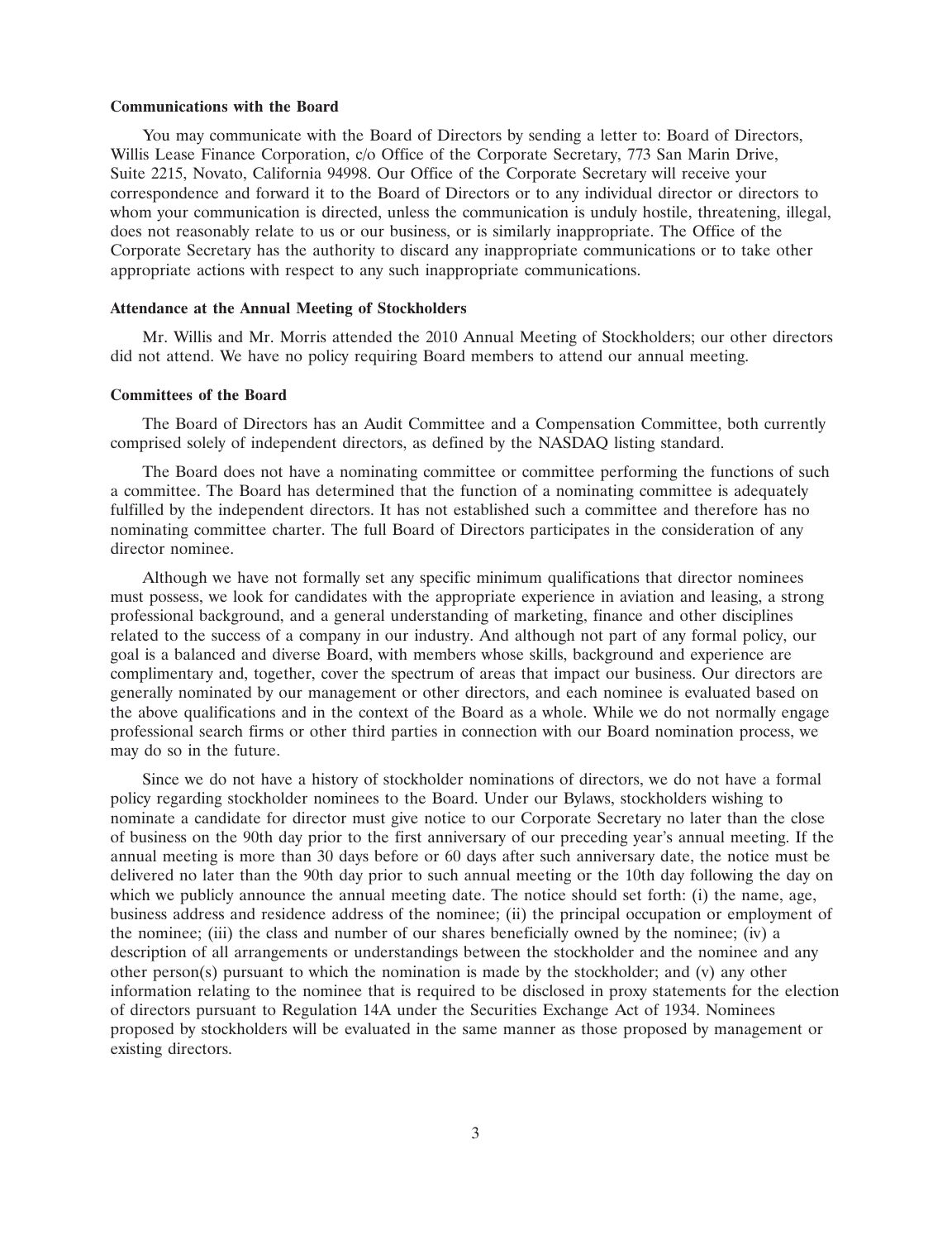The Audit Committee oversees our accounting function, internal controls and financial reporting process on behalf of the Board. The NASDAQ's listing rules require that our Audit Committee be composed of at least three independent directors. The Audit Committee meets with our financial management and our independent auditors to review our financial statements and filings, the audit and matters arising from them, and financial reporting procedures, including any significant judgments made in preparation of the financial statements. The Audit Committee currently consists of Directors Robert T. Morris (Chair), Gérard Laviec and W. William Coon, Jr. All members of the Audit Committee are able to read and understand financial statements. Mr. Morris also qualifies as an audit committee financial expert, as defined by the SEC, and is financially sophisticated as required by the NASDAQ listing standards. The Committee held four meetings during the 2010 fiscal year. The Audit Committee's charter is available on the Company's web site (*www.willislease.com*).

The Compensation Committee reviews and approves our compensation arrangements for executive officers and administers the 2007 Stock Incentive Plan. The Compensation Committee currently consists of Directors Hans Joerg Hunziker (Chair as of January 1, 2011), Gérard Laviec (who was the Chair prior to January 1, 2011), W. William Coon, Jr., and Robert T. Morris. The Compensation Committee held six meetings during the 2010 fiscal year. For additional details, see ''Compensation of Executive Officers—Compensation Discussion and Analysis'' elsewhere in this proxy statement. The Compensation Committee's charter is available on the Company's web site (*www.willislease.com*).

## **Board Leadership Structure**

Our company is led by Charles F. Willis, IV, the founder of the Company who serves as our Chairman and Chief Executive Officer. This approach is commonly utilized by public companies in the United States and we believe it has been effective for our company as well. Serving in both these roles since the Company was founded has allowed Mr. Willis to be seen by participants in the aviation industry and by our customers, business partners, investors and the other stakeholders as providing strong leadership for our company and in our industry. The Board believes that his combined role is the optimal structure for us and our stockholders because it enables decisive leadership, ensures clear accountability and enhances our ability to consistently communicate our message and strategy to all of our stakeholders. Moreover, Mr. Willis possesses detailed and in-depth knowledge of the issues, opportunities and challenges facing us and our business and, therefore, is best positioned to develop agendas that focus the Board's time and attention on the most critical matters, while minimizing the potential for confusion or duplication of efforts. We recognize that different board leadership structures may be appropriate for companies in different situations and believe that no one structure is suitable for all companies. We believe that our current Board leadership structure is optimal for us because it demonstrates to our employees, suppliers, customers and other stakeholders that Willis Lease is under strong leadership, with a single person setting the tone and having primary responsibility for managing our operations.

We have not appointed an independent board chairman or lead independent director, as we believe that the members of our Board and the two standing Board Committees consisting of independent directors provide an appropriate level of oversight. In this regard, the Audit Committee oversees the accounting and financial reporting processes, as well as risk, legal and compliance matters. The Compensation Committee oversees the compensation of our Chairman and Chief Executive Officer, and upon the recommendation of the Chief Executive Officer, the compensation of the other Named Executive Officers. Each of these Committees is led by a chairperson other than the Chairman and Chief Executive Officer and, as discussed in more detail in this proxy, the entire Board of Directors is actively involved in overseeing our risk management. The entire Board, or, as appropriate, the independent directors, monitors matters such as the composition of the Board and its committees, board performance and ''best practices'' in corporate governance. Our independent directors also conduct meetings in executive session. These meetings are typically held in conjunction with every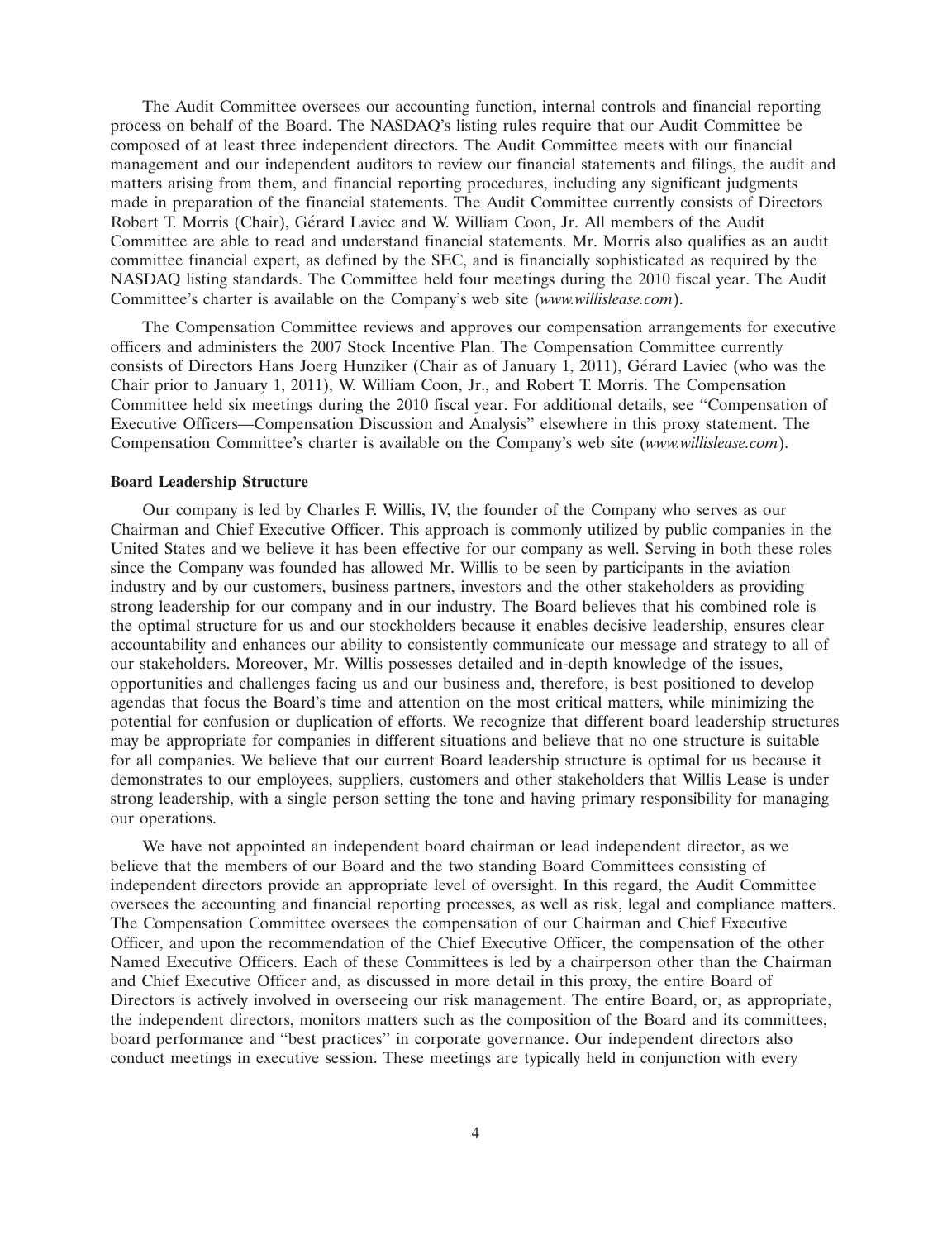Board meeting and in 2010 each Board meeting included an independent directors' session. This allows directors to speak candidly on any matters of interest without the Chief Executive Officer or other managers present. We believe this framework strikes a sound balance with appropriate oversight and that appointing an independent board chairman would not improve the performance of the Board in a material way.

## **The Board's Role in Risk Oversight**

It is management's responsibility to manage risk and bring to the Board's attention the most material risks to the Company. Our Board, including through the Audit Committee and Compensation Committee, each of which are comprised solely of independent directors, regularly reviews various areas of significant risk to the Company, and advises and directs management on the scope and implementation of policies, strategic initiatives and other actions designed to mitigate various types of risks. Specific examples of risks primarily overseen by the full board include competition risks, industry risks, economic risks, liquidity risks, business operations risks and risks related to acquisitions and dispositions. Our Audit Committee regularly reviews with management and the independent auditors significant financial risk exposures and the processes management has implemented to monitor, control and report such exposures. Specific examples of risks primarily overseen by the Audit Committee include risks related to the preparation of Willis Lease's financial statements, disclosure controls and procedures, internal controls and procedures required by the Sarbanes-Oxley Act, accounting, financial and auditing risks, treasury risks (insurance, credit and debt), risks posed by significant litigation matters, risks associated with proposed affiliate transactions, and compliance with the Company's Code of Ethics and other applicable laws and regulations. The Compensation Committee reviews and evaluates risks related to the attraction and retention of talent, risks associated with management succession planning, and risks related to the design of compensation programs established by the Compensation Committee for our executive officers. The Compensation Committee has determined in its reasonable business judgment that our compensation policies and practices for all employees, including executive officers, do not create risks that are reasonably likely to have a material adverse effect on the Company.

#### **Director Compensation**

For details regarding director compensation, see ''Compensation of Executive Officers— Compensation Discussion and Analysis—Director Compensation'' elsewhere in this proxy statement.

## **Biographical Information**

|                                                                                                     | <b>Director</b><br><b>Since</b> | Age* |
|-----------------------------------------------------------------------------------------------------|---------------------------------|------|
| Class I Directors Whose Terms Expire at the 2011 Annual Meeting:                                    |                                 |      |
|                                                                                                     | 2006                            | 62   |
|                                                                                                     | 2003                            | 71   |
| Class II Directors Whose Terms Expire at the 2012 Annual Meeting:                                   |                                 |      |
|                                                                                                     | 2008                            | 30   |
| Gérard Laviec $\ldots \ldots \ldots \ldots \ldots \ldots \ldots \ldots \ldots \ldots \ldots \ldots$ | 2002                            | 71   |
| Class III Directors Whose Term Expires at the 2013 Annual Meeting:                                  |                                 |      |
|                                                                                                     | 1985                            | 62   |
|                                                                                                     | 2006                            | 61   |

Age as of March 21, 2011.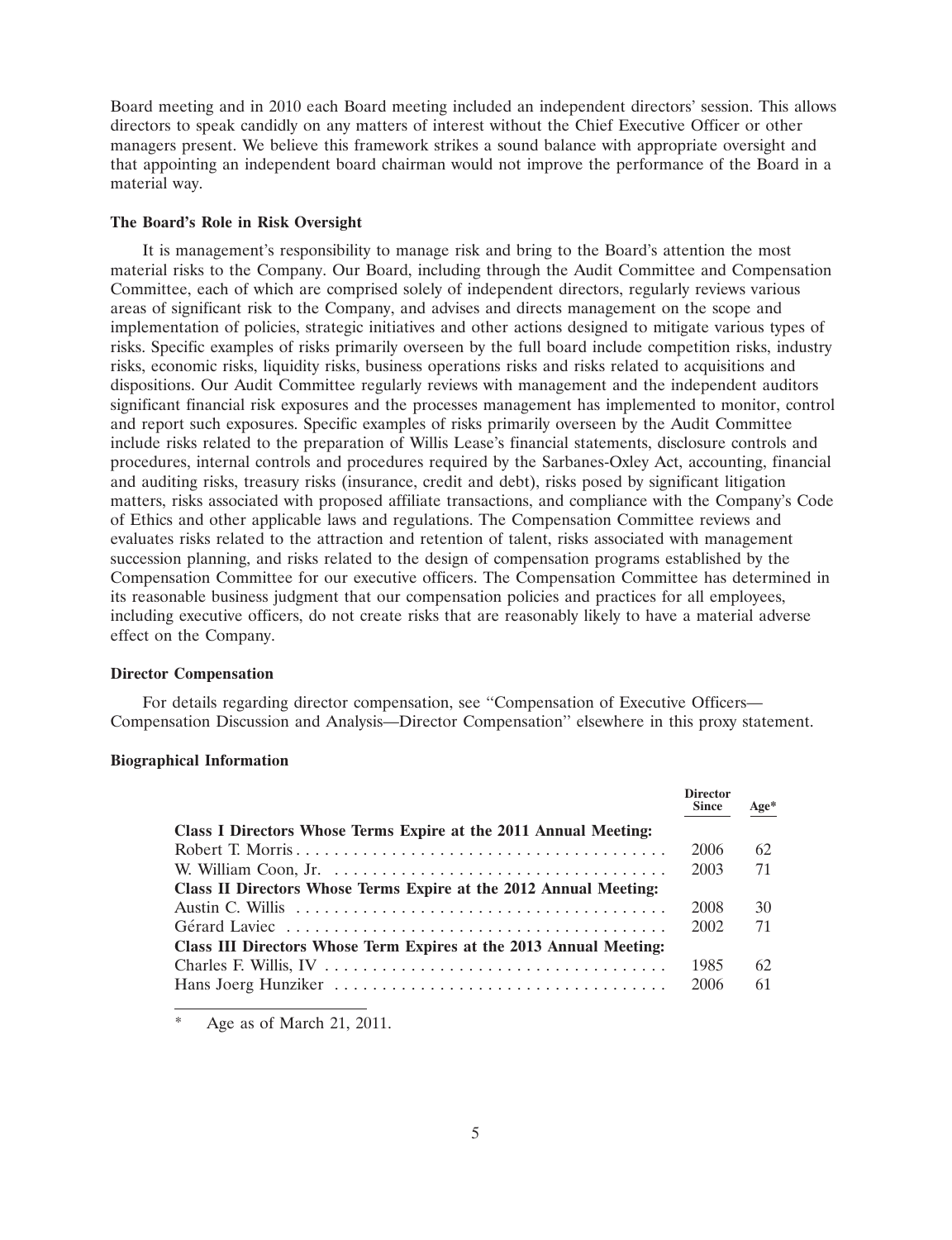#### **Principal Occupations, Background and Qualifications of Director Nominees and Continuing Directors**

*Charles F. Willis, IV* is the founder of Willis Lease, has served as Chief Executive Officer, President and a Director since our incorporation in 1985, and has served as Chairman of the Board of Directors since 1996. Mr. Willis has over 40 years of experience in the aviation industry. From 1975 to 1985, Mr. Willis served as president of Willis Lease's predecessor, Charles F. Willis Company, which purchased, financed and sold a variety of large commercial transport aircraft and provided consulting services to the aviation industry. During 1974, Mr. Willis operated a small business not involved in the aviation industry. From 1972 through 1973, Mr. Willis was Assistant Vice President of Sales at Seaboard World Airlines, a freight carrier. From 1965 through 1972, he held various positions at Alaska Airlines, including positions in the flight operations, sales and marketing departments. As our founder and Chief Executive Officer, Mr. Willis brings to the Board significant senior leadership, sales and marketing, industry, technical and global experience, and a deep institutional knowledge of the Company, its operations and customer relations.

*Hans Joerg Hunziker* previously served as one of our Directors from November 2000 until July 1, 2003. He was elected a Class II Director at the 2006 Annual Meeting. Since 2002, Mr. Hunziker has been the owner and CEO of HLF Aviation GmbH (formerly known as Hunziker Lease & Finance), a company he founded in Switzerland which offers independent business consulting services to the aviation industry. From 1998 to 2002, he was the President and Chief Executive Officer of Flightlease AG Ltd., a public company involved in aircraft leasing as a subsidiary of SAirGroup whose headquarters are in Zurich, Switzerland. From 1998 to 2001, he was also co-CEO of GATX Flightlease Management GmbH, an asset management and commercial aircraft leasing company. From 1996 to 1998, he was the Chief Financial Officer of SAirServices Ltd., a group of companies including aircraft maintenance and overhaul, ground handling services, information technology and real estate, and Managing Director of SAirServices Invest Ltd. From 1991 to 1996, he was Chief Financial Officer of Swissair Associated Companies Ltd., a group of 150 companies, primarily in the hotel, catering (Gate Gourmet) and trading business. Mr. Hunziker holds a Masters Degree in Economics and Business Administration from the University of Zurich. He also received the equivalent of a doctoral degree from the University of Zurich, after successful completion of his thesis on Strategic Planning in the Airline Industry. In addition to previously serving as a director of Willis Lease, he was Chairman of the Board of Flightlease Holdings (Guernsey) Limited (and a director of several of its subsidiaries in Guernsey and Bermuda), as well as Chairman of the Board of Flightlease (Netherlands) B.V., SRTechnics Group AG, SRTechnics Switzerland AG, Swisscargo AG and SAirServices Invest AG. He was a member of the Board of Directors of Jetbird AG from 2006-2009, and was also previously a member of the Board of Directors of each of FlightTechnics LLC, Delaware, Swissport Brazil Ltd., Polygon Insurance Company Ltd. and Gotland Shipping AG. Mr. Hunziker brings to the Board a high level of financial sophistication, broad international exposure and significant experience in commercial aviation and the aviation equipment leasing industry.

*G´erard Laviec* joined our Board of Directors in February 2002. In 2001, Mr. Laviec retired from his position as President and Chief Executive Officer of CFM International, a partnership between General Electric Company and SNECMA and a major supplier of engines for commercial jets. Mr. Laviec joined the CFM-56 Program in 1976 in its incipient phase. From 1983 to 1995, he served as General Manager in product support engineering, business operations, sales and marketing, and was named President and Chief Executive Officer of CFM International in 1995. Mr. Laviec also served as the Chairman of the Board of Shannon Engine Support, a wholly-owned CFM International subsidiary in Ireland, from 1995 until 2001. Mr. Laviec is a graduate of INSA Lyon, France with a degree in Mechanical Engineering. He served in the French Air Force as a Flight Officer in Search and Rescue teams prior to joining SNECMA. He is a Knight for the French National Order of Merit. Mr. Laviec brings to the Board intimate knowledge about a key aviation industry player and an important supplier of engines to the Company, broad international exposure and insight into challenges associated with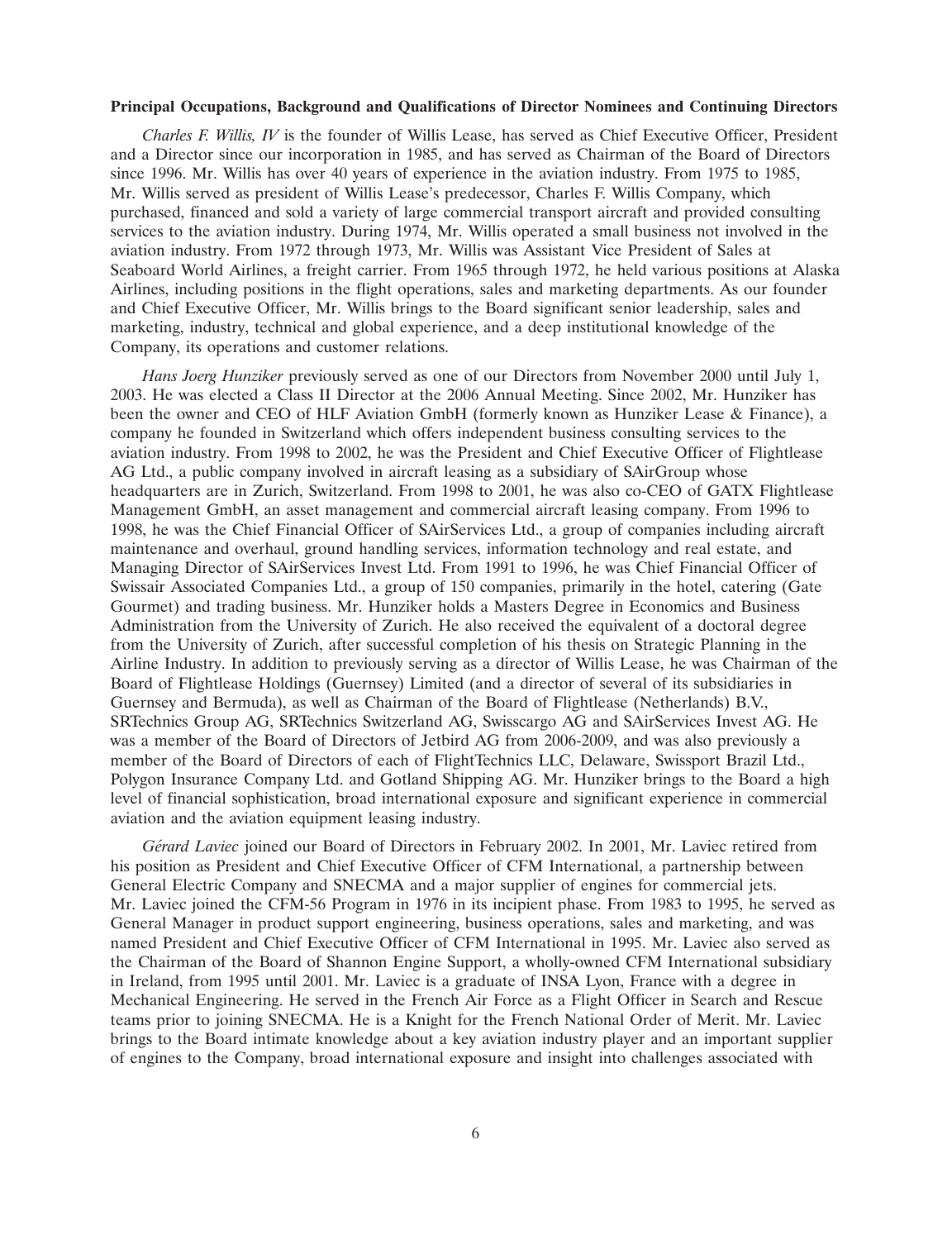managing a global organization, expertise in aviation and engineering generally, and expertise in the engine leasing industry in particular.

*W. William Coon, Jr.* spent 34 years at GE Aircraft Engines (''GEAE''), a division of General Electric Company (NYSE:GE), where he served in numerous management positions. Prior to retiring from GEAE in 2000, Mr. Coon was General Manager for Small Commercial Aircraft Services. From 1984 to 1998 he served as Director of Product Support, where he was responsible for supplying global services to the company's regional airline customers. In addition to those executive positions, Mr. Coon was a director of each of T Group America and Flight Technics from 2003 through 2007. Mr. Coon holds a Bachelor of Science Degree in Aeronautical Engineering from the University of Michigan and a Masters in Business Administration from Xavier University. Mr. Coon brings to the Board a valuable technical literacy, knowledge of an important manufacturer and supplier of engines to the Company, and familiarity with the needs of the Company's commercial airline customer base.

*Robert T. Morris* is currently President of Robert Morris & Company, a company he founded in 1992. He joined Union Bank of California Leasing in 2004 to establish an innovative equipment leasing group, and served as its President through March 2007. Prior to joining Union Bank of California Leasing, he was a consultant to more than 25 commercial banks for their equipment leasing operations over a 12 year period. He has also worked for Bank of San Francisco, Bank of Montreal and GATX Leasing Corporation. Mr. Morris holds a Masters Degree from the American Graduate School of International Management and a Bachelor of Arts Degree from the University of Denver with majors in Economics, Political Science and History. Mr. Morris brings to the Board considerable expertise in the aviation equipment leasing industry with a focus on finance and risk evaluation.

*Austin C. Willis* was elected to the Board in December 2008. Mr. Willis is the founder of and has, since 2004, served as the president of JT Power LLC, a privately held company engaged in the business of selling commercial jet turbine engine parts and leasing commercial aircraft. Mr. Willis has, since 2006, also owned and served as Chief Executive Officer of Aviation Management LLC, an aviation consulting firm. Mr. Willis holds a bachelors degree from the London School of Economics and Political Science where he studied finance and industrial relations. He is the son of Charles F. Willis, IV. Mr. Willis brings to the Board familiarity with the aviation industry generally with a focus on the after-market disposition of the aircraft engines and parts which comprise the Company's engine portfolio.

# **PROPOSAL 1 ELECTION OF TWO CLASS I DIRECTORS**

Our Board is divided into three classes, each class having a three-year term that expires in successive years. At the 2011 Annual Meeting of Stockholders, two Directors will be elected in Class I, to serve a three-year term expiring at the 2014 Annual Meeting of Stockholders or until succeeded by another qualified director who has been duly elected.

The nominees for Director in Class I are Robert T. Morris and W. William Coon, Jr.

The proxy holders intend to vote all proxies received by them for the foregoing nominees, unless instructions to the contrary are marked on the proxy. In the event that any nominee is unable or declines to serve as a Director at the time of the 2010 Annual Meeting of Stockholders, the proxies will be voted for any nominee who shall be designated by the present Board to fill the vacancy. As of the date of this proxy statement, the Board is not aware of any nominee who is unable or will decline to serve as a director.

# **THE BOARD OF DIRECTORS UNANIMOUSLY RECOMMENDS A VOTE ''FOR''THE ELECTION OF THE NOMINEES AS CLASS I DIRECTORS.**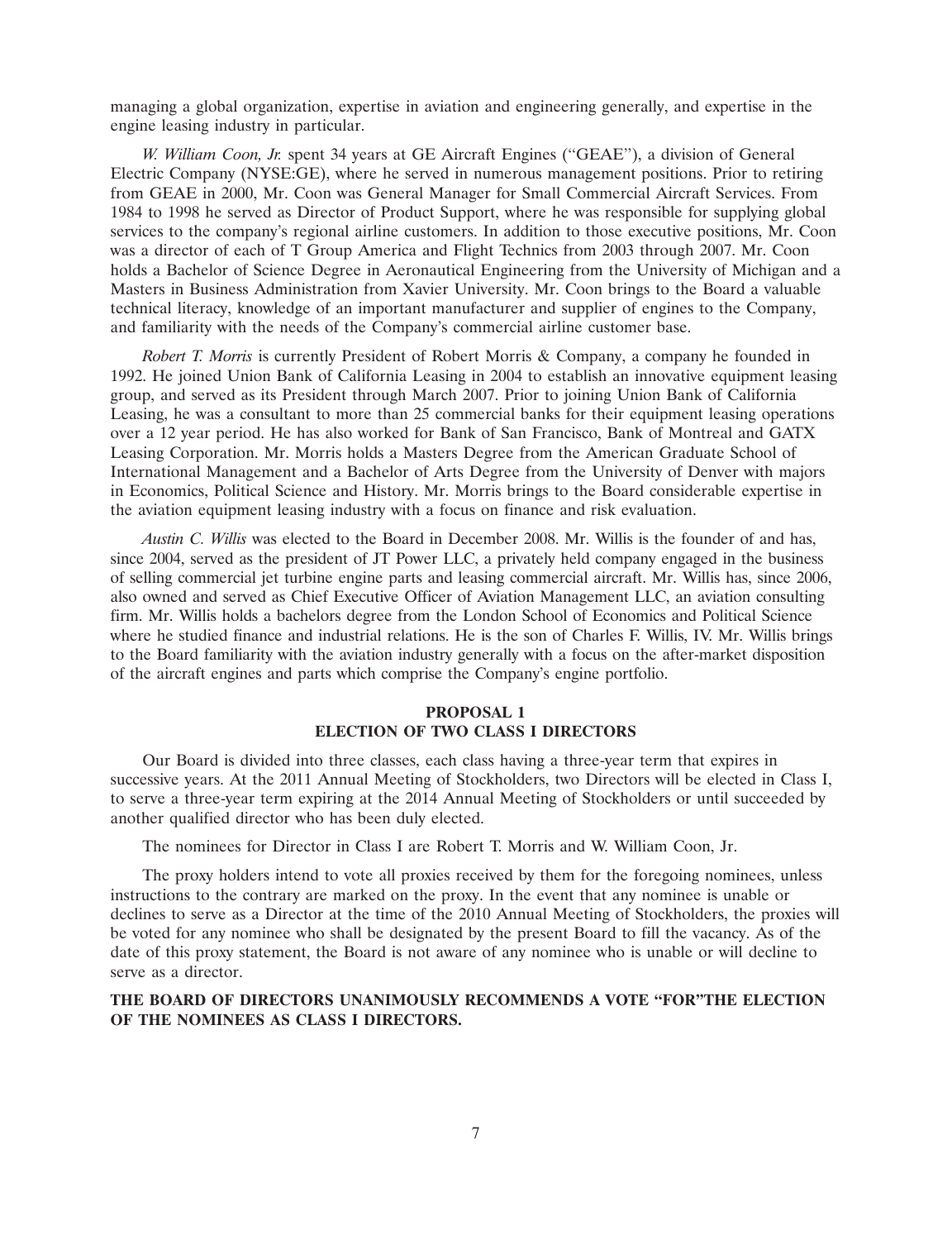# **EXECUTIVE OFFICERS OF WILLIS LEASE FINANCE CORPORATION**

Our executive officers are as follows:

| <b>Name</b> | $Age*$ | <b>Positions and Offices</b>                                               |
|-------------|--------|----------------------------------------------------------------------------|
|             |        | Charles F. Willis, $IV^*$ . 62 President and Chief Executive Officer       |
|             |        | Bradley S. Forsyth  45 Senior Vice President and Chief Financial Officer   |
|             |        | Jesse V. Crews  58 Executive Vice President and Chief Operating Officer    |
|             |        | Donald A. Nunemaker . 63 Executive Vice President, General Manager—Leasing |
|             |        | Thomas C. Nord  70 Senior Vice President, General Counsel and Secretary    |

Age as of March 21, 2011.

\*\* See business experience background under ''Principal Occupations, Background and Qualifications of Director Nominees and Continuing Directors.''

*Bradley S. Forsyth* joined us in January 2007, bringing more than 14 years of experience in the finance and aviation industries. Mr. Forsyth is responsible for the capital markets, finance, treasury, accounting, risk management and systems functions of the Company. Prior to joining Willis Lease from 1994 to 2006, he served as Vice President of Finance for Standard Aero, an international aviation maintenance, repair and overhaul services provider, providing financial management support to nine business units with \$800 million in annual sales. Prior to that, he was with PriceWaterhouse (now PricewaterhouseCoopers) practicing in their audit and tax departments. He is a Chartered Accountant and graduated from the University of Manitoba with a Bachelor of Commerce Degree.

*Jesse V. Crews* joined the Company in July 2009, bringing more than 30 years experience in the commercial finance and aircraft leasing markets. Mr. Crews is responsible for the formation and cultivation of joint ventures, business development, and capital markets enhancements. Prior to joining Willis Lease, Mr. Crews spent 26 years with GATX Corporation (''GATX'') where, among other positions, he served as President and CEO of GATX Capital Corporation, a wholly-owned subsidiary of GATX which operates a diversified equipment leasing company with approximately \$3.5 billion in assets and \$5 billion in managed third party assets. After leaving GATX, he served as a managing director from 2004 to 2009 for Fortress Investment Group, an equity investment firm with approximately \$30 billion under management. Mr. Crews has a Masters in Business Administration from the University of Virginia and a Bachelor of Arts degree in Economics from Yale University.

*Donald A. Nunemaker* has been with us since July 1997 and currently serves as our Executive Vice President and General Manager—Leasing. Prior to his appointment as General Manager—Leasing, he served as Chief Operating Officer until September of 2006, and prior to that as Chief Administrative Officer until March 2001. Mr. Nunemaker also served on our Board of Directors from June to November 2000. Mr. Nunemaker is responsible for managing our day-to-day operation and has been extensively involved in the equipment leasing industry since 1973. From 1995 to 1996, Mr. Nunemaker was President and CEO of LeasePartners, Inc., a leasing company based in Burlingame, California, which was acquired in 1996 by Newcourt Credit Group. From 1990 to 1994, Mr. Nunemaker was Executive Vice President of Concord Asset Management, Inc., an aircraft and computer leasing subsidiary of Concord Leasing, Inc., which was owned by the HSBC Group. Before joining Concord in 1990, Mr. Nunemaker was President and CEO of Banc One Leasing Corporation of New Jersey. Prior to that he spent thirteen years with Chase Manhattan Leasing Company in a variety of senior line and staff positions. Mr. Nunemaker has a Masters in Business Administration Degree from Indiana University.

*Thomas C. Nord* has served as our Senior Vice President and General Counsel since July 2003. Mr. Nord is responsible for managing our legal affairs. From May 1977 to March 2003, he was an attorney with GATX. While at GATX, among other positions, he served from January 1981 until March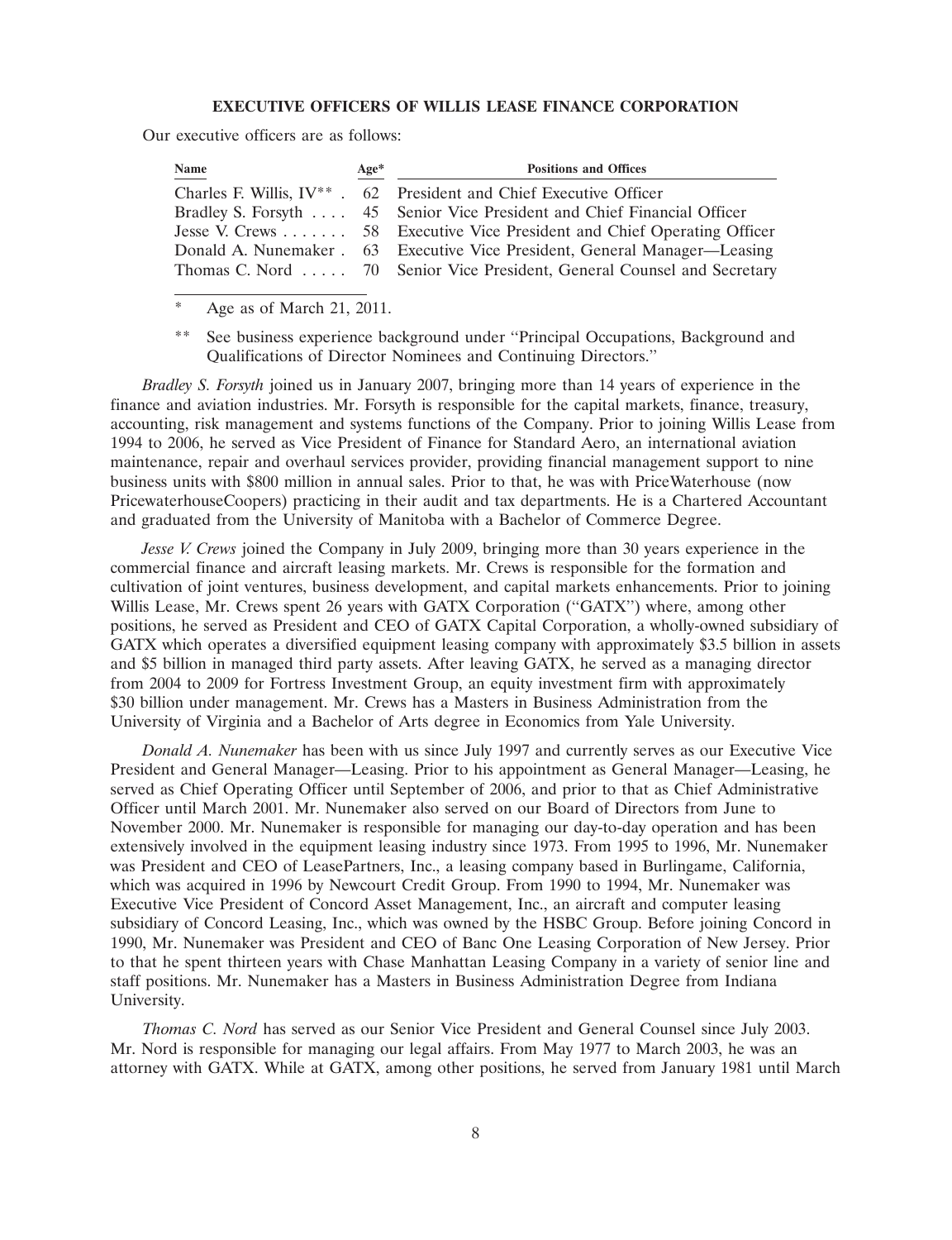2003 as the Managing Director, General Counsel and Secretary for various GATX subsidiaries specializing in finance and leasing. From February 1974 until May 1977, Mr. Nord was Counsel to Irving Trust Company in New York, New York. From June 1969 to February 1974 Mr. Nord was associated with the New York City law firm of Seward & Kissel. Mr. Nord holds a Juris Doctor Degree from the University of North Carolina.

# **SECURITY OWNERSHIP OF CERTAIN BENEFICIAL OWNERS AND MANAGEMENT**

The following table sets forth information regarding the beneficial ownership of our common stock as of March 21, 2011 by: (i) each person who is known to us to own beneficially more than five percent of the outstanding shares of our common stock; (ii) each Director; (iii) each officer listed in the Summary Compensation Table; and (iv) all Directors and Executive Officers as a group. Unless specified below, the mailing address for each individual, officer or director is c/o Willis Lease Finance Corporation, 773 San Marin Drive, Suite 2215, Novato, CA 94998. As of March 21, 2011, we had 8,813,038 shares of common stock, \$0.01 par value, issued and outstanding.

|                                                                                           | Common $stock(1)$          |                               |  |  |
|-------------------------------------------------------------------------------------------|----------------------------|-------------------------------|--|--|
| Name and Address of Beneficial Owner                                                      | Number of<br><b>Shares</b> | Percentage of<br><b>Class</b> |  |  |
|                                                                                           | 3,167,975(2)               | 34.48%                        |  |  |
|                                                                                           | 231,933(3)                 | $2.59\%$                      |  |  |
| Thomas C. Nord                                                                            | 111,433(4)                 | $1.26\%$                      |  |  |
|                                                                                           | 93,794(2)                  | $1.06\%$                      |  |  |
|                                                                                           | 85,765(5)                  | ∗                             |  |  |
| Gérard Laviec                                                                             | 38,284(6)                  | ∗                             |  |  |
|                                                                                           | 26,492                     | $\ast$                        |  |  |
| Hans Joerg Hunziker                                                                       | 13,953(7)                  | $\ast$                        |  |  |
|                                                                                           | 5,577                      | $\ast$                        |  |  |
| W. William Coon, Jr                                                                       | 5,577                      | $\ast$                        |  |  |
| All Directors and Executive Officers as a group                                           |                            |                               |  |  |
| $(10 \text{ persons}) \dots \dots \dots \dots \dots \dots \dots \dots \dots \dots \dots$  | 3,780,783                  | 41.39%                        |  |  |
| $Sy\ Jacobs \ldots \ldots \ldots \ldots \ldots \ldots \ldots \ldots \ldots \ldots \ldots$ | 906,737(8)                 | $10.29\%$                     |  |  |
|                                                                                           | 747,552(9)                 | 8.48%                         |  |  |
|                                                                                           | 517,328(10)                | 5.87%                         |  |  |

Less than one percent of our outstanding common stock.

(2) Includes 2,200,665 shares held by CFW Partners, L.P., a California limited partnership, of which Charles F. Willis, IV, holds a one percent (1%) interest as sole general partner and an eighty percent (80%) interest as a limited partner. A trust for the benefit of Austin C. Willis holds the remaining nineteen percent (19%) interest as a limited partner. Also includes (i) 3,350 shares held in a joint tenancy account with a family member of Mr. Willis who does not live in the same household; (ii) 3,350 shares held under an account in the name of Charles F. Willis, V for which Mr. Willis is the custodian; and,

<sup>(1)</sup> Except as indicated in the footnotes to this table, the stockholders named in the table are known to us to have sole voting and investment power with respect to all shares of common stock shown as beneficially owned by them, subject to community property laws where applicable. The number of shares beneficially owned includes common stock of which such individual has the right to acquire beneficial ownership either currently or within 60 days after March 21, 2011, including, but not limited to, upon the exercise of an option.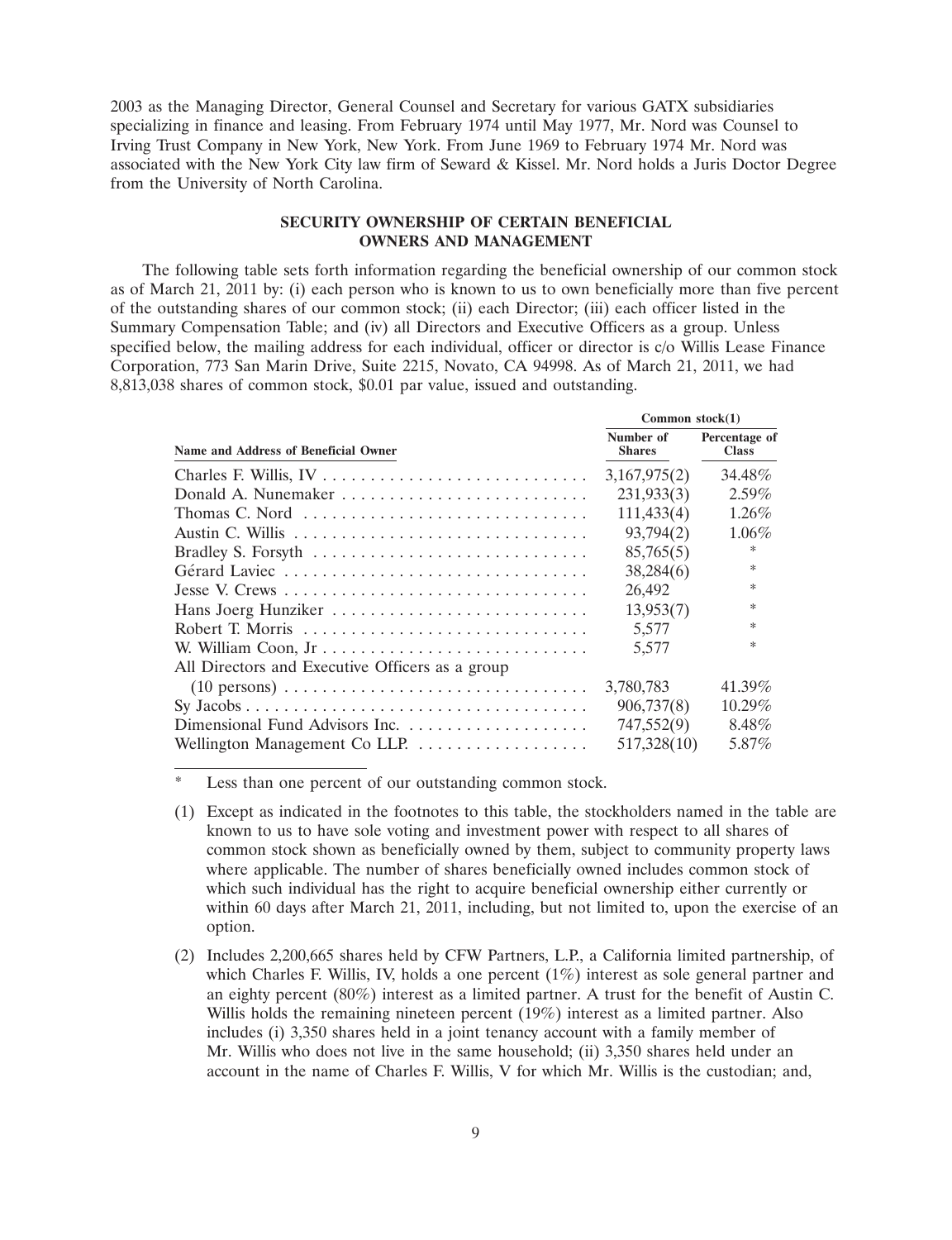(iii) 960,610 shares held by Mr. Willis in his individual capacity, which include (x) 228,044 shares pledged and (y) 373,568 options to purchase shares at a weighted average exercise price of \$5.80.

- (3) Includes 154,650 options to purchase shares at a weighted average exercise price of \$5.61 per share.
- (4) Includes 22,000 options to purchase shares at a weighted average exercise price of \$9.20 per share. Mr. Nord also owns 2,500 Series A preferred shares which he purchased on February 7, 2006 at \$10.00 per share.
- (5) Mr. Forsyth also owns 300 Series A preferred shares which he purchased on June 5, 2008 at \$10.25 per share and 8,400 Series A preferred shares which he purchased in April 2009 at an average per share price of \$7.68.
- (6) Includes 22,081 options to purchase shares at a weighted average exercise price of \$6.86 per share.
- (7) Includes 5,000 options to purchase shares at a weighted average exercise price of \$8.70 per share.
- (8) Based on (i) Schedule 13G filed by Sy Jacobs with the Securities and Exchange Commission on February 14, 2011, and (ii) Form 4 filed by Sy Jacobs with the Securities and Exchange Commission on March 16, 2011. Includes 705,410 shares held by JAM Partners, L.P., 166,227 shares held by JAM Equity Partners, LLC., and 35,100 shares held by Sy Jacobs. The mailing address of all three is 11 East 26 Street, New York, NY 10010.
- (9) Based on Schedule 13G filed by Dimensional Fund Advisors LP with the Securities and Exchange Commission on February 11, 2011. Dimensional Fund Advisors LP mailing address is Palisades West, Building One, 6300 Bee Cave Rd., Austin, TX 78746.
- (10) Based on Schedule 13G filed by Wellington Management Company, LLP with the Securities and Exchange Commission on February 14, 2011. Wellington Management Company, LLP mailing address is 280 Congress Street, Boston, MA 02210.

#### **SECTION 16(a) BENEFICIAL OWNERSHIP REPORTING COMPLIANCE**

Section 16(a) of the Securities Exchange Act of 1934, as amended, requires our Directors and executive officers, and persons who own more than ten percent of a registered class of our equity securities, to file with the Securities and Exchange Commission initial reports of ownership and reports of changes in ownership of common stock and our other equity securities. Directors, executive officers and holders of more than ten percent of our common stock are required by Securities and Exchange Commission regulation to furnish us with copies of all Section 16(a) reports they file.

Based solely upon review of the copies of such reports furnished to us and written representations from our officers and Directors, we believe that, except as set forth in the following sentence, during the fiscal year ended December 31, 2010, our Directors, executive officers and holders of more than ten percent of our common stock complied with all applicable Section 16(a) filing requirements. Mr. Forsyth's spouse purchased 3,326 shares of the Company's common stock over the period of November 21, 2007 through December 4, 2007, and his Form 4 for these transactions was filed on April 2, 2010.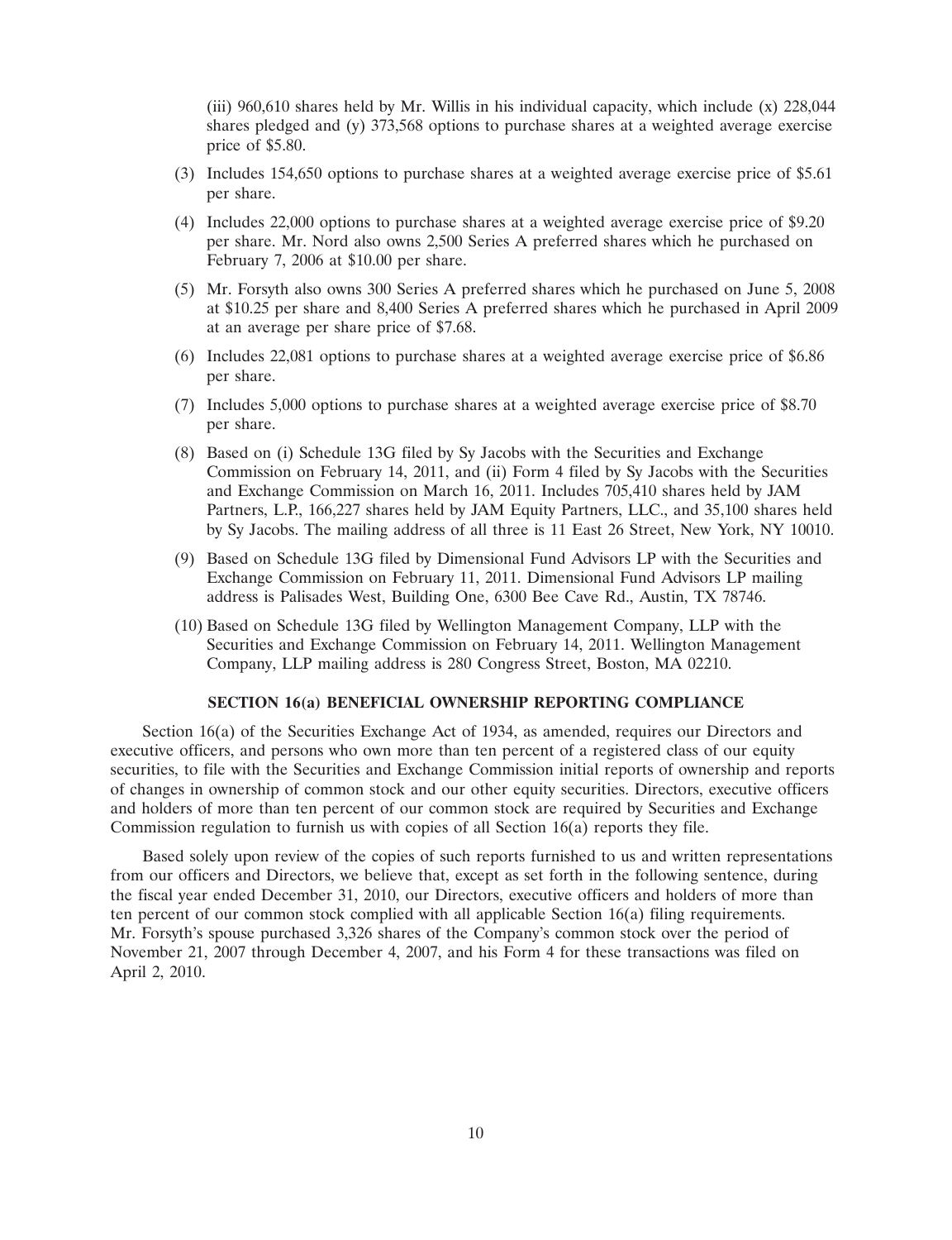#### **COMPENSATION OF EXECUTIVE OFFICERS**

# **COMPENSATION DISCUSSION & ANALYSIS**

This Compensation discussion and analysis describes the material elements of our compensation program for Named Executive Officers. The Compensation Committee of the Board of Directors (the ''Compensation Committee'') oversees the design and administration of our executive compensation programs. The Compensation Committee is comprised of four independent directors: Hans Joerg Hunziker (Chair as of January 1, 2011), Gérard Laviec (who was the Chair prior to January 1, 2011), W. William Coon, Jr., and Robert T. Morris. The Compensation Committee meets formally twice per year, and more often if needed. Each meeting includes an executive session, with no member of management present. The Compensation Committee's charter is available on the Company's web site *(www.willislease.com)*.

The Compensation Committee retains compensation consultants from time to time to evaluate executive compensation levels and advise on specific programs; the consultants report directly to the Compensation Committee. For the past four years, the Compensation Committee has retained Smith Compensation Consulting to advise on various compensation issues. Smith Compensation Consulting has no other contract or business relationship with Willis Lease.

#### **Compensation Philosophy and Objectives**

The objectives of our compensation programs are to attract and retain high performing executives, to provide a substantial link between the company's performance and executive pay, and to provide stockholders with a superior rate of return. It is the Compensation Committee's philosophy to link the named executive officers' compensation to corporate performance. The individual elements of compensation are targeted at different areas. Base salaries should be sufficiently competitive to attract and retain highly capable executives; annual incentive bonuses are intended to reward meeting budgeted earnings goals each year; long-term incentives, now primarily in the form of grants of restricted stock, are intended to align executive and stockholder interest, reward long term growth of revenues and earnings, and provide an incentive for key executives to stay with the organization over the long term.

The base salary, annual incentive compensation and long-term incentive compensation of the named executive officers are determined in part by the Compensation Committee reviewing data on prevailing compensation practices of comparable companies with whom we compete for executive talent and evaluating such information in connection with our corporate goals and compensation practices. The Compensation Committee considers various sources of data when determining executive compensation levels, including compensation data from a sampling of public companies and public compensation surveys.

However, it is difficult to determine a precise peer group because the vast majority of the Company's direct competitors are business units within much larger corporations such as General Electric, United Technologies and Bank of Tokyo Mitsubishi such that the heads of the leasing divisions do not appear in proxy statements as Named Executive Officers—therefore, the Compensation Committee makes its decisions based primarily on its understanding of compensation practices in the aviation services and leasing markets, generally, and for companies of comparable size. Accordingly, with the help of Smith Compensation Consulting, the Company has developed information on executive pay practices in (i) public financial services and leasing companies and (ii) other public companies headquartered in Northern California which are representative of the market in which the Company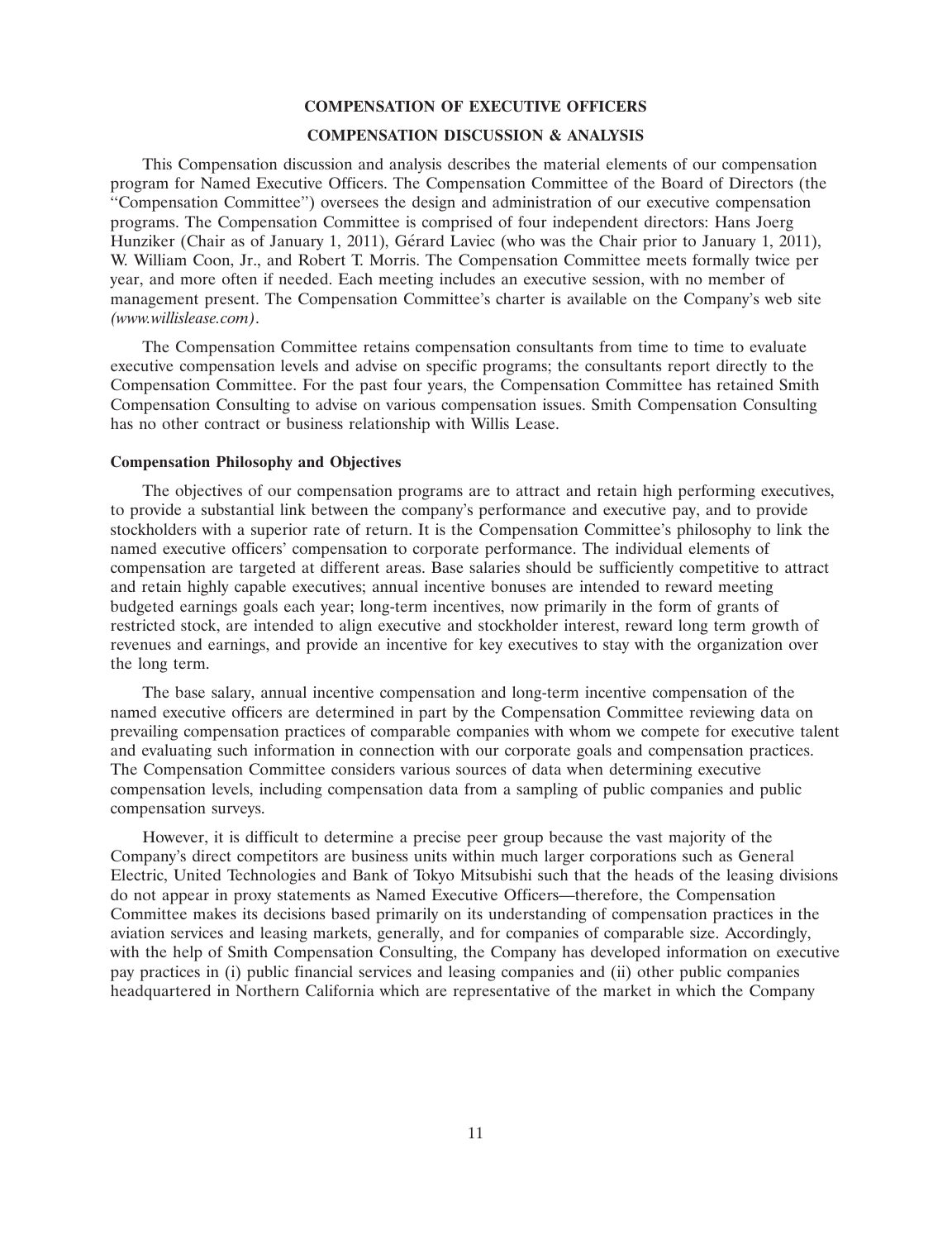competes for talent. For fiscal year 2010, the sample of companies consisted of the following companies:

- 
- 
- 
- 
- 
- 
- 
- 
- 
- 
- 
- 
- 
- 
- 
- Finisar Corporation Micrel, Incorporated
- 
- Aaron's, Inc. FormFactor, Inc. Mobile Mini, Inc.
- Affymetrix, Inc. • GATX Corporation Solera Holdings, Inc.
- Aircastle Limited Infinera Corporation Synaptics Incorporated
- Blue Coat Systems, Inc. Informatica Corporation TAL International Group, Inc.
- Dionex Corporation IXYS Corporation TIBCO Software Inc.
- Electro Rent Corporation Marlin Business Services Corp. VeriFone Systems, Inc.
- ePlus Inc. • McGrath RentCorp Zoran Corporation

In selecting the public companies for inclusion in the sample, the following factors were considered: industry, geographic location, net revenues, market capitalization, and whether the company may compete against us for executive talent. These companies ranged in annual revenue from approximately \$33 million to \$1.75 billion (median of \$388 million) and market capitalization from approximately \$112 million to \$2.5 billion (median of \$787 million).

In addition to gathering data specific to the above listed companies, the Compensation Committee also reviewed public surveys of compensation practices, including surveys conducted by Watson Wyatt Worldwide, Towers Perrin, and Mercer.

Our general guideline is to provide a total compensation opportunity which is reasonable in the prevailing market. The Compensation Committee does not seek to specifically benchmark compensation based upon the sample companies reviewed nor does the Compensation Committee employ any other formulaic process in making compensation decisions. Rather the Compensation Committee uses its subjective judgment based upon a review of all information, including an annual review for each officer of his or her level of responsibility, contributions to our financial results and our overall performance. The Compensation Committee makes a generalized assessment of these factors and this information is not weighted in any specific manner. Actual compensation packages may vary based on the Compensation Committee's and Mr. Willis' subjective evaluation of each executive's performance and potential and the Company's overall financial position and performance.

### **Governance of Compensation Programs**

Our CEO, in conjunction with human resources, develops recommended annual salaries, incentive targets and long-term incentive compensation for the Named Executive Officers. After reviewing the survey and peer group information described above under ''Compensation Philosophy and Objectives'' and the market information provided by the Compensation Committee's outside consultant, the Compensation Committee determines in its subjective judgment the annual salaries, incentive targets and long-term incentive compensation for the Named Executive Officers.

#### **Elements of Compensation**

Each element of compensation has a different purpose, although in combination they are intended to make sure that Willis Lease has a competitive compensation package that attracts top talent and provides incentives that encourage a high level of short- and long-term performance for the benefit of stockholders. The Compensation Committee looks at these elements both individually (to ensure that each element is achieving its objective) and collectively (to ensure that the total compensation package is competitive). Components of the total executive compensation package include:

**Base Salary:** Each officer's base salary is set on the basis of the Compensation Committee's assessment of salary levels in effect for comparable positions in the labor market, the officer's personal performance, and internal comparability considerations. The weight given these factors may vary from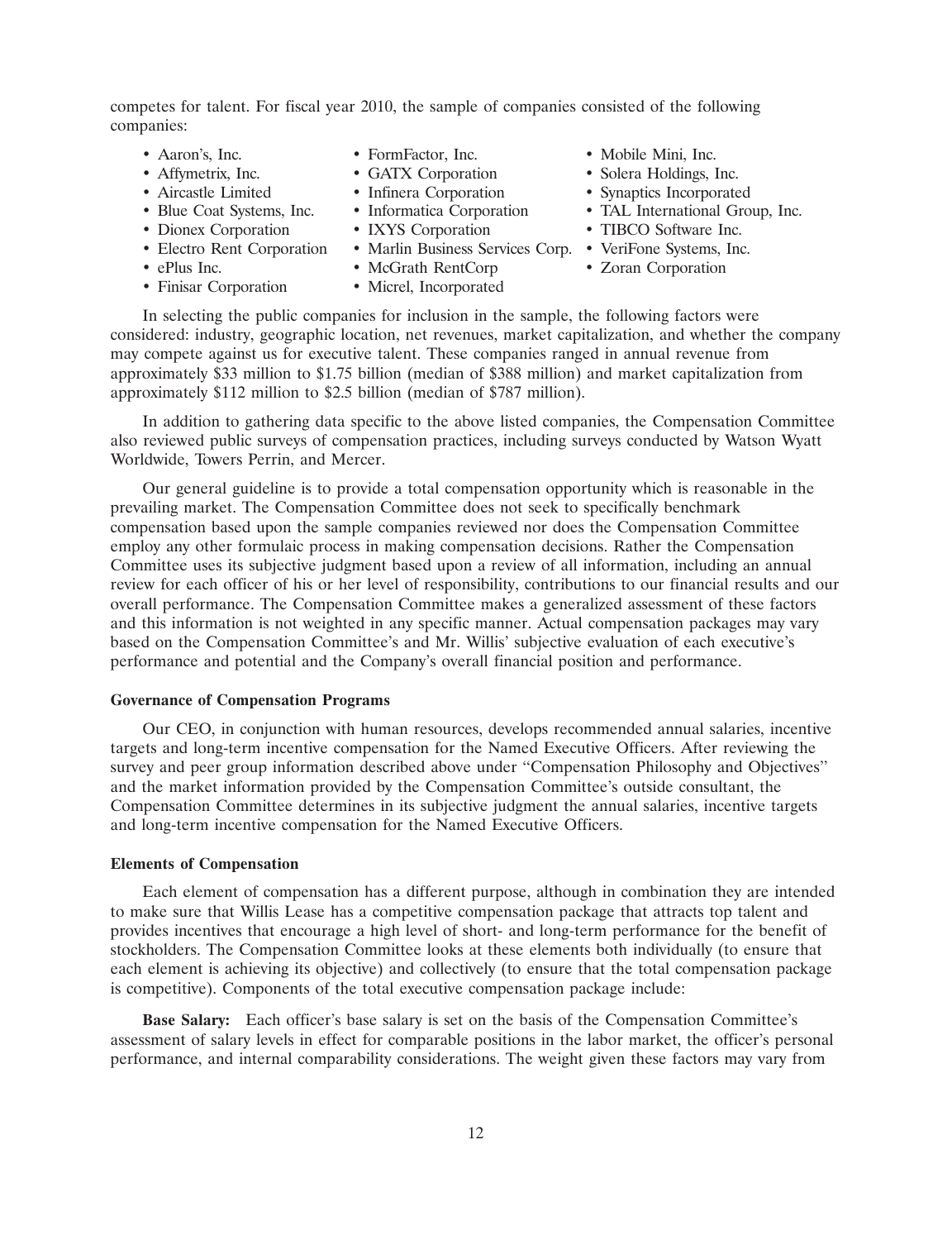individual to individual. Base salaries are reviewed annually, and adjustments are made in accordance with the factors described above. Base salary increases depend in part on market competitiveness, time in position, individual performance and growth during the year, and expected future performance.

Internal equity is also an important consideration in setting compensation levels for Company executives. Since the Company is different in some respects from the other industrial and financial companies in the survey samples, and since to some degree responsibilities of the Company's executive officers differ from those in typical companies (for example our Chief Legal Counsel is also responsible for Human Resources), the Compensation Committee gives some consideration to relative internal responsibilities when determining salaries, annual incentive bonus targets, and long term incentive grants. For example, since Mr. Forsyth and Mr. Nord both manage key staff functions for the Company, the Compensation Committee believes it is important that their compensation be generally in the same range.

**Annual Incentive Compensation:** The Compensation Committee has established an annual incentive program designed to reward both the achievement of specific financial goals set by the Board on an annual basis and individual performance. Executives participate in a company-wide bonus plan with each employee participant having an individual target bonus based on a percentage of base salary.

The determination of the target bonus percentages for each of the Named Executive Officers started with the target bonus percentage set forth in their respective employment agreements or offer letters, which percentages were determined in part by compensation negotiations at hire and in part by evaluating target incentive levels in the prevailing market. (See ''Compensation Philosophy and Objectives''.) The employment agreement for Messrs. Willis, Forsyth, and Nord provided for target bonus percentages of 100%, 60%, and 50%, respectively. The employment agreement for Mr. Nunemaker provided for a target bonus percentage of up to  $85\%$  of base salary for the 2000 bonus program. Because of the subsequent transfer of certain chief operating officer duties, Mr. Nunemaker's target bonus percentage has since been adjusted to 50% of base salary. The employment offer letter for Mr. Crews provides for a target bonus percentage of 50% for a bonus to be paid out of the bonus pool discussed below, with an additional 50% bonus payable based on the subjective evaluation of his individual performance by the Chief Executive Officer (no discretionary bonus was paid to Mr. Crews for 2010).

The amount that an employee may be paid as an annual incentive for any year also depends on the amount of the potential ''bonus pool'' established at the beginning of each year by the Board which will be funded if the Company achieves the budgeted financial goal. The amount of the potential bonus pool is established based on the Company's budgeted earnings for the year, the number of employees at the beginning of the year and those employees' salaries and respective target bonus percentages. If the Company achieves the financial goal set by the Board, then each participant's share of the bonus pool will be equal to a fraction (expressed as a percentage) of the bonus pool, the numerator of which is the participant's target bonus amount and the denominator of which is the target bonus amount of all participants. This percentage is multiplied by the total bonus pool to determine each participant's share of the bonus pool. The percentages of actual bonus payouts paid to individual employees compared to their respective salaries may vary from their respective target percentage as a result of the addition or subtraction of employees from the group of eligible pool participants over the year.

In 2010 the bonus plan approved by the Compensation Committee provided for a bonus pool based on the achievement of a 9.2% return on equity goal. Return on equity is calculated as net income attributable to common stockholders divided by common equity, calculated as total stockholders' equity less preferred stock. If the Company achieved a 9.2% return on equity, the bonus pool would be fully funded and all employees, including the executives, would receive essentially the maximum potential amount of their target bonuses which range from 100% (in the case of the CEO) to 15% of an employee's base salary. If return on equity was less than 9.2%, the bonus pool would be correspondingly reduced. If return on equity was less than 50% of this goal (*i.e*., 4.6%), the bonus pool would be eliminated and no bonuses would be paid.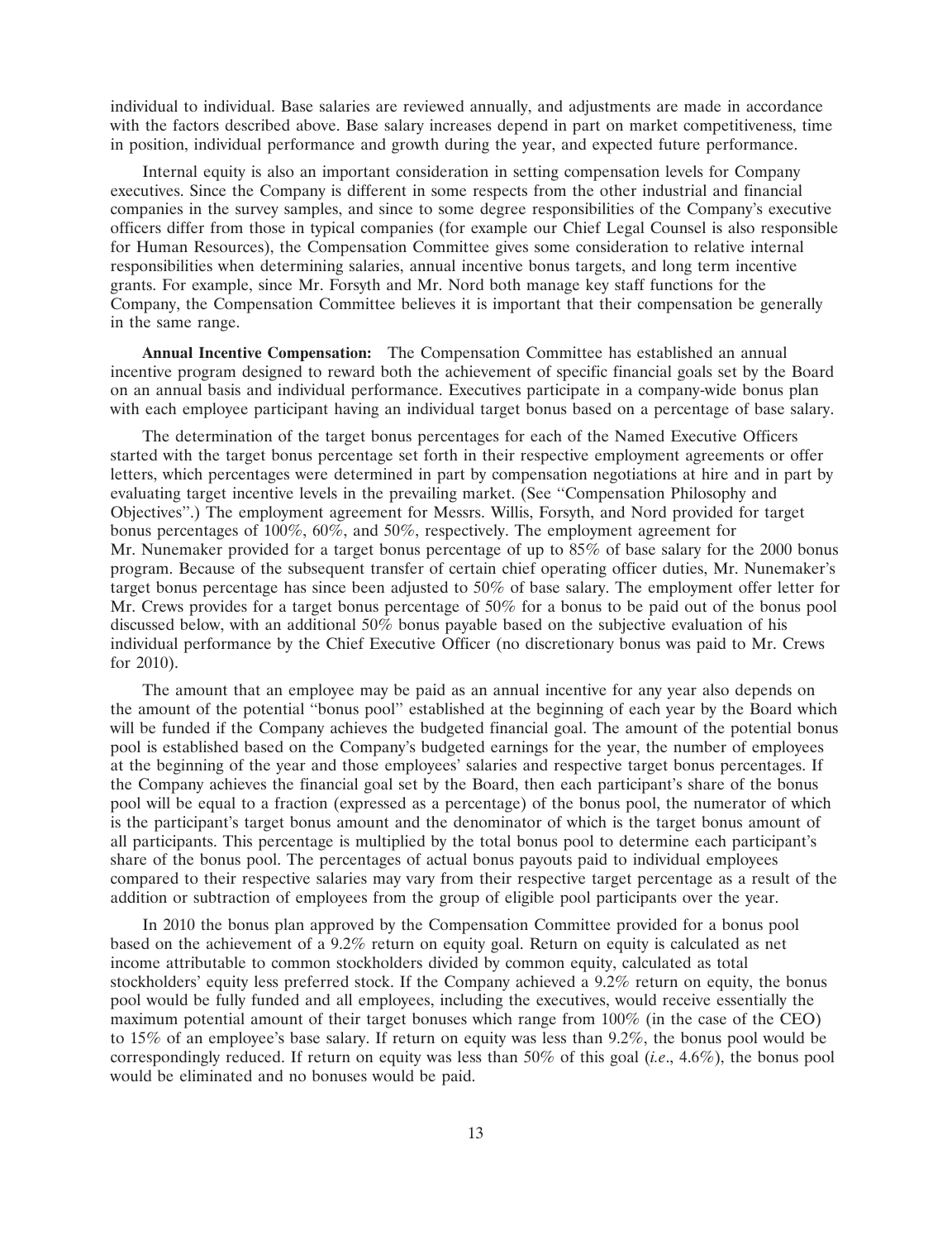The Company achieved a return on equity for 2010 of 4.7%, and based on the total number of bonus pool participants at the end of 2010 and their respective target bonus percentages, the eligible participants, including the Named Executive Officers, received a bonus out of the bonus pool of approximately 61% of their target bonus amount.

**Long-term Incentive Compensation:** To reward executives for the long term growth in the value of the Company's shares, the Compensation Committee also makes annual long-term incentive grants. Grants of restricted stock awarded to officers, including all Named Executive Officers, are based primarily on competitive grant practices in industry as described above. Also, as explained above, each element of compensation is determined separately and therefore other forms of compensation paid to Named Executive Officers do not directly influence the amount of long-term incentive compensation that the Company awards.

Prior to June 2006, stock options (non-qualified and incentive stock options) were the primary form of long-term incentives for our executives. Because the 1996 Stock Option Plan expired in June 2006, no option grants were made after that date. The Incentive Plan approved by the stockholders in 2007 provides the flexibility to grant a variety of types of equity awards to provide long-term incentives to employees rather than being limited to options as the prior plan required. In conjunction with the approval of the new incentive plan, the Compensation Committee shifted its primary type of long-term incentive grants from options to restricted stock. The Compensation Committee, after consulting with its compensation consultant, has determined that the restricted stock is the best vehicle for long-term executive incentives, instead of the stock options previously granted. In the Compensation Committee's judgment, restricted stock reduces the dilution of stockholders' interest by providing similar value with only  $\frac{1}{3}$  of the number of shares as would be involved in an option grant. The introduction of the requirement to expense option awards for financial statement reporting purposes also makes restricted stock more attractive in both an absolute dollar sense and simplicity in calculating the accounting expense of the grants. The Compensation Committee also believes that restricted stock has a stronger retention value than do options which can expire without providing any incentive benefit. The current expectation is that restricted stock awards will be the primary form of long term incentives for our executives.

In 2010, the Compensation Committee began its analysis of the value of long-term incentive grants of restricted stock to an executive by applying a multiplier of one to that executive's base salary. The Compensation Committee and Mr. Willis then made a subjective overall assessment with respect to the executives (other than Mr. Willis) to determine the appropriate size of restricted stock grants to such executives. The Compensation Committee made a similar subjective assessment with respect to Mr. Willis to determine the appropriate size of his restricted stock grants.

**Employee Stock Purchase Plan:** With the exception of the CEO, whose ownership level precludes his participation under IRS regulations, our Named Executive Officers, as well as all other eligible employees, may purchase Company shares at a discount under the Employee Stock Purchase Plan.

Under the 1996 Employee Stock Purchase Plan (as amended, the ''ESPP'') 250,000 shares of common stock have been reserved for issuance. Participants may purchase not more than 1,000 shares or \$25,000 of common stock in any one calendar year. Each January 31 and July 31, shares of common stock are purchased with the employees' payroll deductions from the immediately preceding six months at a price per share of 85% of the lesser of the market price of the common stock on the purchase date or the market price of the common stock on the date of entry into an offering period.

#### **Executive Stock Ownership**

While the Company promotes share ownership by its executives, and encourages them to acquire shares through the ESPP (in which all eligible executives participate) and long-term stock incentives in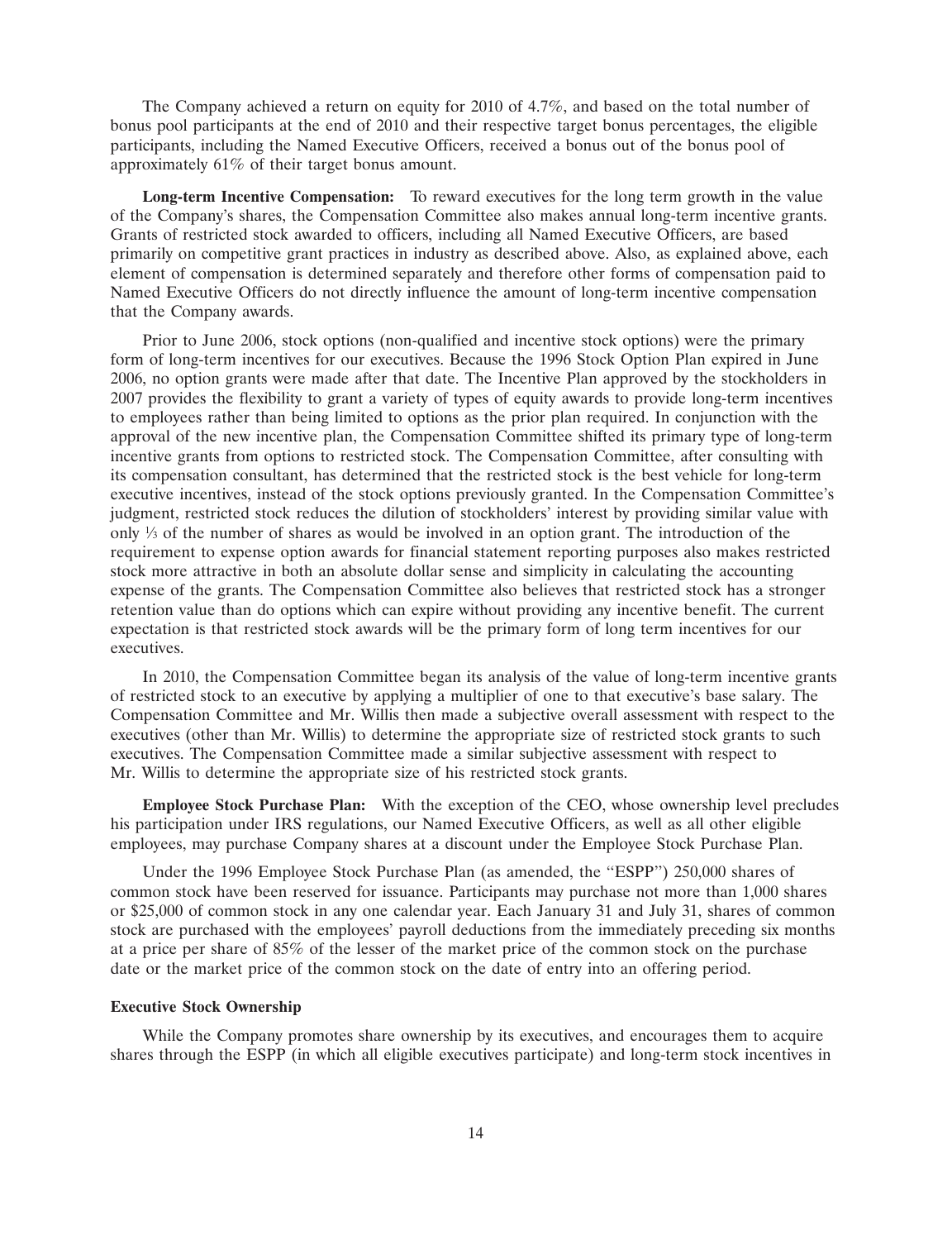the form of restricted stock and stock options, there are currently no specific guidelines for executive stock ownership or requirement for them to hold shares.

# **Employment Agreements and Severance Payments**

Employment agreements have been entered into with Messrs. Willis, Forsyth, Nunemaker and Nord. In addition to providing for severance as described below, such agreements provide for base salary (subject to increase but not decrease unless part of a salary reduction program affecting all senior executive officers), bonus compensation (as described in the ''Annual Incentive Compensation'' section of the "Elements of Compensation" portion of the Compensation and Discussion Analysis) and certain benefits. As described in detail below, the employment contracts specify certain severance benefits to be paid in the event of an involuntary termination. Consistent with our compensation philosophy, the Compensation Committee believes that the interests of stockholders are best served if the interests of senior management are aligned with those of the stockholders. To this end, we provide enhanced change of control severance benefits to certain of our executive officers to reduce any reluctance of the executive officers to pursue or support potential change in control transactions that would be beneficial to our stockholders. The agreement to pay such severance resulted from negotiations of employment terms with our Named Executive Officers. For further details, please refer to the section ''Termination and Change in Control Payments'' elsewhere in this proxy statement. The employment agreements also provide a nondisclosure and nonsolicitation of employees covenant for three years after termination of employment (except for Mr. Forsyth whose nonsolicitation covenant period is 2 years after termination of employment).

Mr. Crews is employed pursuant to an offer letter which provides for an initial annual base salary of \$350,000 per year, subject to annual review. He participates in our annual incentive program with a target bonus opportunity of 50% of his base salary. In addition, he is eligible for a separate bonus of up to 50% of his base salary based on Mr. Willis' evaluation of his individual performance as recommended to the Compensation Committee. Mr. Crews' offer letter does not provide for severance benefits or other payments to be made to him upon a termination or change of control.

### **REPORT OF THE COMPENSATION COMMITTEE**

The Compensation Committee of the Board of Directors has submitted the following report for inclusion in this Proxy Statement:

The Compensation Committee has reviewed and discussed the Compensation Discussion and Analysis contained in this Proxy Statement with management. Based on our review of and the discussions with management with respect to the Compensation Discussion and Analysis, we recommended to the Board of Directors that the Compensation Discussion and Analysis be included in this Proxy Statement and in the Company's Annual Report on Form 10-K for the fiscal year ended December 31, 2010 for filing with the SEC.

The foregoing report is provided by the following directors, who constitute the Compensation Committee:

### **COMPENSATION COMMITTEE**

Hans Joerg Hunziker, Committee Chair as of January 1, 2011 Gérard Laviec, Committee Chair prior to January 1, 2011 W. William Coon, Jr. Robert T. Morris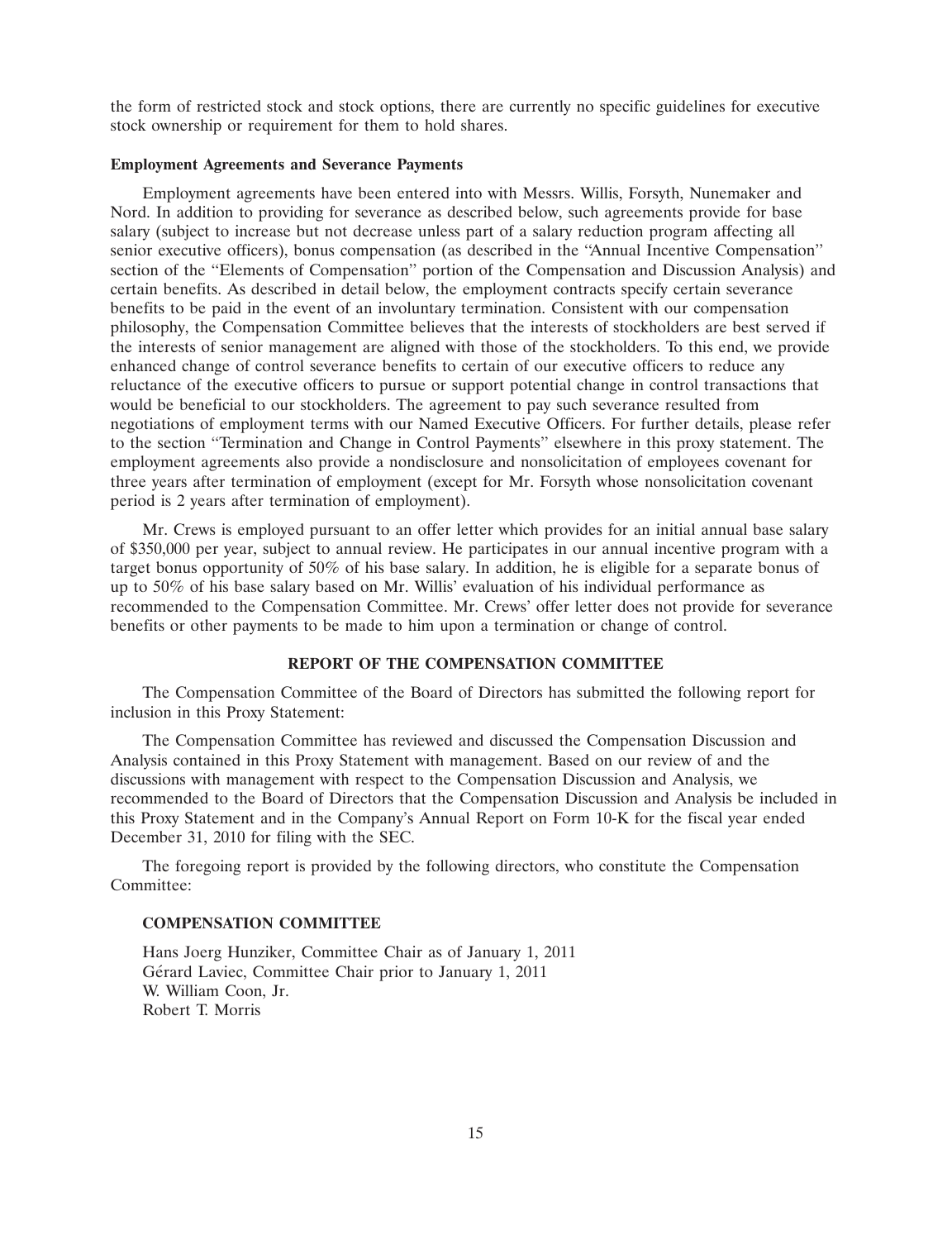#### **COMPENSATION COMMITTEE INTERLOCKS AND INSIDER PARTICIPATION**

The Compensation Committee consists of the following four independent directors: Hans Joerg Hunziker (Chair as of January 1, 2011), Gérard Laviec (who was the Chair prior to January 1, 2011), W. William Coon, Jr., and Robert T. Morris. None of our executive officers currently serves on our Compensation Committee. None of our executive officers is, or was during 2010, serving as a director of or member of the compensation committee of another entity, one of whose executive officers serves, or served, as a director of or on our Compensation Committee.

The following table sets forth certain information with respect to the compensation of our Chief Executive Officer, Chief Financial Officer, and the three most highly compensated executive officers other than the CEO and CFO based on total compensation for their services with us in all capacities.

| <b>Name and Principal</b><br><b>Position</b><br>(a)      | Year<br>(b) | <b>Salary</b><br>$($)$<br>(c) | <b>Bonus</b><br>$($)$<br>(d)      | <b>Stock</b><br><b>Awards</b><br>(3)(1)<br>(e) | Option<br><b>Grants</b><br>$($ \$)<br>(f) | <b>Non-Equity</b><br><b>Incentive</b><br>Plan<br>Compensation<br>(3)(4)<br>(g) | <b>All Other</b><br>Compensation<br>$(\$)$<br>(i) | Total<br>$($)$<br>(j) |
|----------------------------------------------------------|-------------|-------------------------------|-----------------------------------|------------------------------------------------|-------------------------------------------|--------------------------------------------------------------------------------|---------------------------------------------------|-----------------------|
| Charles F. Willis, IV<br>.                               | 2010        | 750,750                       | $\hspace{0.05cm}$                 | 703,824                                        |                                           | 460,524                                                                        | 619,016(5)                                        | 2,534,114             |
| CEO, President                                           | 2009        | 682,500                       |                                   |                                                |                                           | 779,419                                                                        | 206,004                                           | 1,667,923             |
|                                                          | 2008        | 682,500                       | $\overbrace{\phantom{123321}}$    | 1,976,075(2)                                   | $\hspace{0.1mm}-\hspace{0.1mm}$           | 1,275,475                                                                      | 113,439                                           | 4,047,489             |
|                                                          | 2010        | 284,667                       |                                   | 143,495                                        |                                           | 104,772                                                                        | 12,315(6)                                         | 545,249               |
| CFO, SVP                                                 | 2009        | 273,000                       |                                   |                                                |                                           | 217,060                                                                        | 12,315                                            | 502,375               |
|                                                          | 2008        | 260,000                       |                                   | $638,454(2)$ $45,200(3)$                       |                                           | 291,537                                                                        | 8,002                                             | 1,243,193             |
| Jesse V. Crews $\ldots$ , $\ldots$ , $\ldots$ , $\ldots$ | 2010        | 350,000                       |                                   | 174,999                                        |                                           | 107,348                                                                        | 15,065(7)                                         | 647,412               |
| COO, EVP                                                 | 2009        | 149,872                       | 74,936                            | 136,900                                        |                                           | 85,572                                                                         | 8,475                                             | 455,755               |
| Donald A. Nunemaker                                      | 2010        | 307,879                       | $\hspace{0.05cm}$                 | 155,001                                        |                                           | 94,429                                                                         | 23,793(8)                                         | 581,102               |
| EVP, GM-Leasing                                          | 2009        | 297,275                       |                                   |                                                | $\overline{\phantom{0}}$                  | 169,745                                                                        | 28,733                                            | 495,753               |
|                                                          | 2008        | 297,275                       | $\overbrace{\phantom{123221111}}$ | 516,329(2)                                     | $\hspace{0.1mm}-\hspace{0.1mm}$           | 277,778                                                                        | 21,991                                            | 1,113,373             |
| Thomas C. Nord $\ldots$ , $\ldots$ , $\ldots$            | 2010        | 295,000                       | $\overline{\phantom{0}}$          | 148,005                                        |                                           | 90,479                                                                         | 15,065(9)                                         | 548,549               |
| GC, SVP, Secretary                                       | 2009        | 290,000                       |                                   |                                                |                                           | 195,591                                                                        | 15,065                                            | 500,656               |
|                                                          | 2008        | 290,000                       | $\overline{\phantom{0}}$          | 541,188(2)                                     |                                           | 270,980                                                                        | 14,164                                            | 1,116,332             |

# **SUMMARY COMPENSATION TABLE FOR FISCAL YEAR 2010**

- (1) The amounts in this column represent the grant date fair value of awards computed in accordance with Financial Accounting Standards Board Accounting Standards Codification Topic 718 as discussed in Note 12—Stock-Based Compensation Plans—in our report filed on Form 10K for the fiscal year 2010 filed with the Securities and Exchange Commission.
- (2) Restricted stock grants were made to Named Executive Officers in December 2008 as the long-term incentive for 2009. Accordingly, no further grants of restricted stock were made to such Named Executive Officer in 2009.
- (3) Grant date value of stock appreciation right granted in 2007, computed in accordance with Financial Accounting Standards Board Accounting Standards Codification Topic 718 and in accordance with SEC rules.
- (4) Reflects cash bonuses paid to our Named Executive Officers pursuant to the annual incentive program. For a description of the program, see ''Compensation of Executive Officers—Compensation Discussion & Analysis—Elements of Compensation—Annual Incentive Compensation'' in this proxy statement.
- (5) Includes (i) a 401(k) matching contribution in the amount of \$11,000, (ii) \$4,815 for the allocated cost of Mr. Willis' participation in a group life, disability and accidental death and dismemberment policy that covers certain of the Company's executive officers, (iii) \$8,282 for an individual accidental death and dismemberment policy for Mr. Willis, (iv) \$269,813 for tax-related payments in respect of Mr. Willis' temporary relocation to the United Kingdom (including \$7,142 for tax gross-ups and \$262,671 for tax equalization payments), and the following perquisites:
	- \$508 for personal use of a company car. This amount was calculated as a proration of total fuel costs and highway tolls (based on personal use as a percentage of total use)
	- \$9,688 for three club memberships to facilitate his role as a Company representative in the community. This amount is based on the actual cost to the Company.
	- \$30,000 for financial, tax and estate planning services. This amount is based on the actual cost to the Company.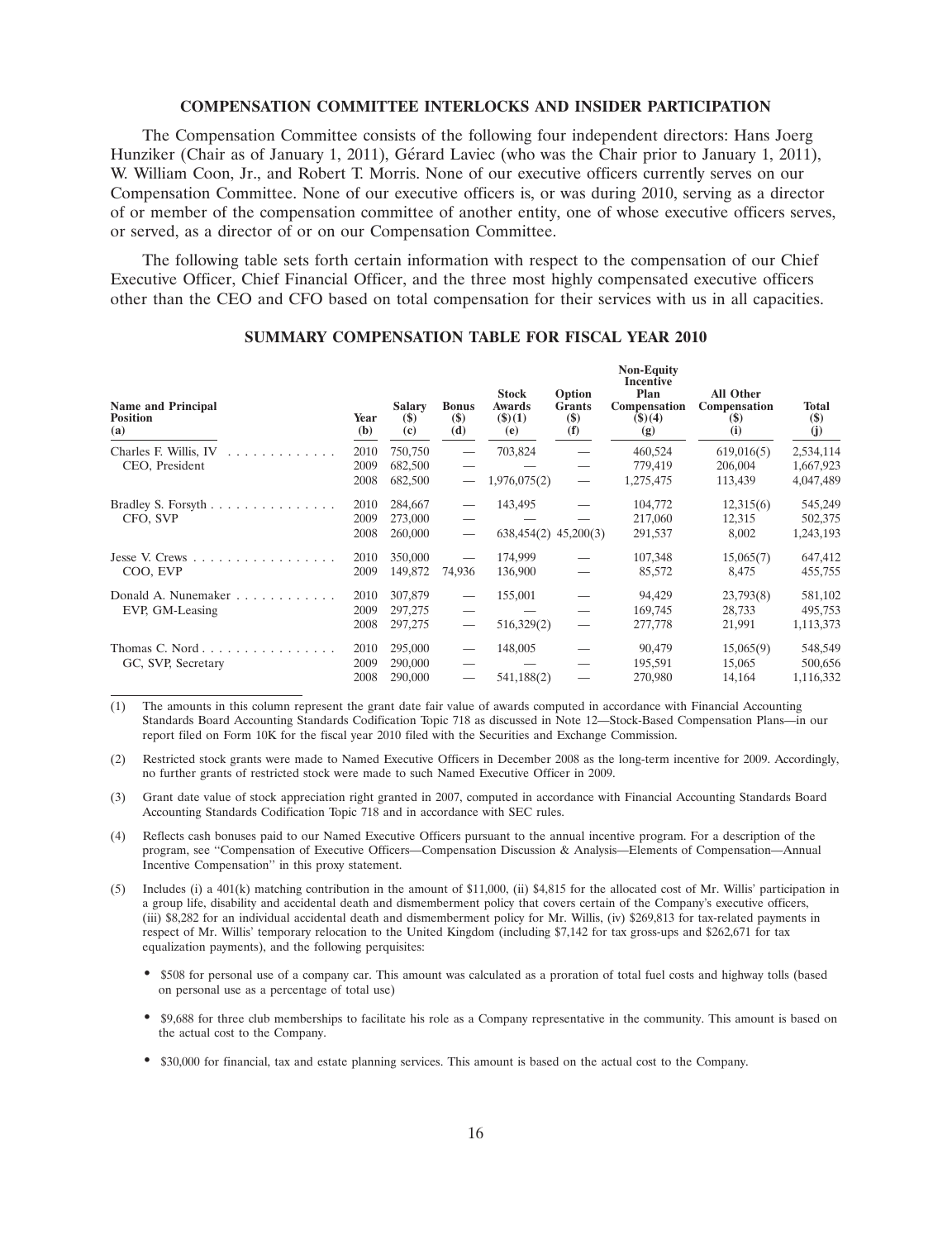- \$284,910 in relocation benefits paid to or on behalf of Mr. Willis in connection with his temporary relocation to the United Kingdom. This amount is based on the actual cost to the Company.
- In addition, Mr. Willis had guests accompany him on the Company's plane on business trips during 2010 with no or *de minims* incremental costs.
- (6) Includes (i) a 401(k) matching contribution in the amount of \$8,250 and (ii) \$4,065 for the allocated cost of Mr. Forsyth's participation in a group life, disability, and accidental death and dismemberment policy that covers certain of the Company's executive officers.
- (7) Includes (i) a 401(k) matching contribution in the amount of \$11,000, and (ii) \$4,065 for the allocated cost of Mr. Crews' participation in a group life, disability, and accidental death and dismemberment policy that covers certain of the Company's executive officers.
- (8) Includes (i) a 401(k) matching contribution in the amount of \$11,000, (ii) \$4,065 for the allocated cost of Mr. Nunemaker's participation in a group life, disability, and accidental death and dismemberment policy that covers certain of the Company's executive officers, and (iii) \$8,728 for an individual accidental death and dismemberment policy for Mr. Nunemaker.
- (9) Includes (i) a 401(k) matching contribution in the amount of \$11,000, and (ii) \$4,065 for the allocated cost of Mr. Nord's participation in a group life, disability, and accidental death and dismemberment policy that covers certain of the Company's executive officers.

|                                 |                      | <b>Estimated Future Payouts</b><br><b>Under Non-Equity Incentive</b><br>Plan $Awards(1)$ |                                |                                 | <b>Estimated Future Payouts</b><br><b>Under Equity Incentive</b><br><b>Plan Awards</b> |                              |                               | <b>All Other Stock</b><br>Awards:<br>Number of<br><b>Shares of Stock</b> | <b>Grant Date</b><br><b>Fair Value of</b><br><b>Stock and</b> |
|---------------------------------|----------------------|------------------------------------------------------------------------------------------|--------------------------------|---------------------------------|----------------------------------------------------------------------------------------|------------------------------|-------------------------------|--------------------------------------------------------------------------|---------------------------------------------------------------|
| <b>Name</b><br>(a)              | Grant<br>Date<br>(b) | Threshold*<br>(3)(1)<br>(c)                                                              | <b>Target</b><br>$(\$)$<br>(d) | <b>Maximum</b><br>$(\$)$<br>(e) | <b>Threshold</b><br>(# )<br>(f)                                                        | <b>Target</b><br>(# )<br>(g) | <b>Maximum</b><br>(# )<br>(h) | or Units<br>$(\#)(2)$<br>(i)                                             | <b>Option Awards</b><br>(3)(3)<br>(j)                         |
| Charles F. Willis, $IV \dots$ . | $5 - 28 - 10$        | \$375,375                                                                                | \$750,750                      |                                 |                                                                                        |                              |                               | 63,984                                                                   | \$703,824                                                     |
| Bradley S. Forsyth              | $5 - 28 - 10$        | \$ 86,100                                                                                | \$172,200                      |                                 |                                                                                        |                              |                               | 13,045                                                                   | \$143,495                                                     |
| Jesse V. Crews $\ldots$         | $5 - 28 - 10$        | \$ 87,500                                                                                | \$175,000                      |                                 |                                                                                        |                              |                               | 15,909                                                                   | \$174,999                                                     |
| Donald A. Nunemaker             | $5 - 28 - 10$        | \$ 77,500                                                                                | \$155,000                      |                                 |                                                                                        |                              |                               | 14,091                                                                   | \$155,001                                                     |
| Thomas C. Nord                  | $5 - 28 - 10$        | \$74,000                                                                                 | \$148,000                      |                                 |                                                                                        |                              |                               | 13,455                                                                   | \$148,005                                                     |

# **GRANTS OF PLAN-BASED AWARDS For Fiscal Years Ended 2010**

(1) Reflects the minimum amount of the target awards from the 2010 annual incentive programs, assuming the Company's achievement of 50% of the financial goal established by the Board (no annual incentive is paid if the Company achieves less than 50% of that goal). For additional information, please see ''Annual Incentive Compensation'' above.

(2) Reflects the full amount of the target awards from the 2010 annual incentive programs, assuming the Company's achievement of 100% of the financial goal established by the Board. For additional information, please see ''Annual Incentive Compensation'' above.

(3) The amounts in this column represent the grant date fair value of awards computed in accordance with Financial Accounting Standards Board Accounting Standards Codification Topic 718.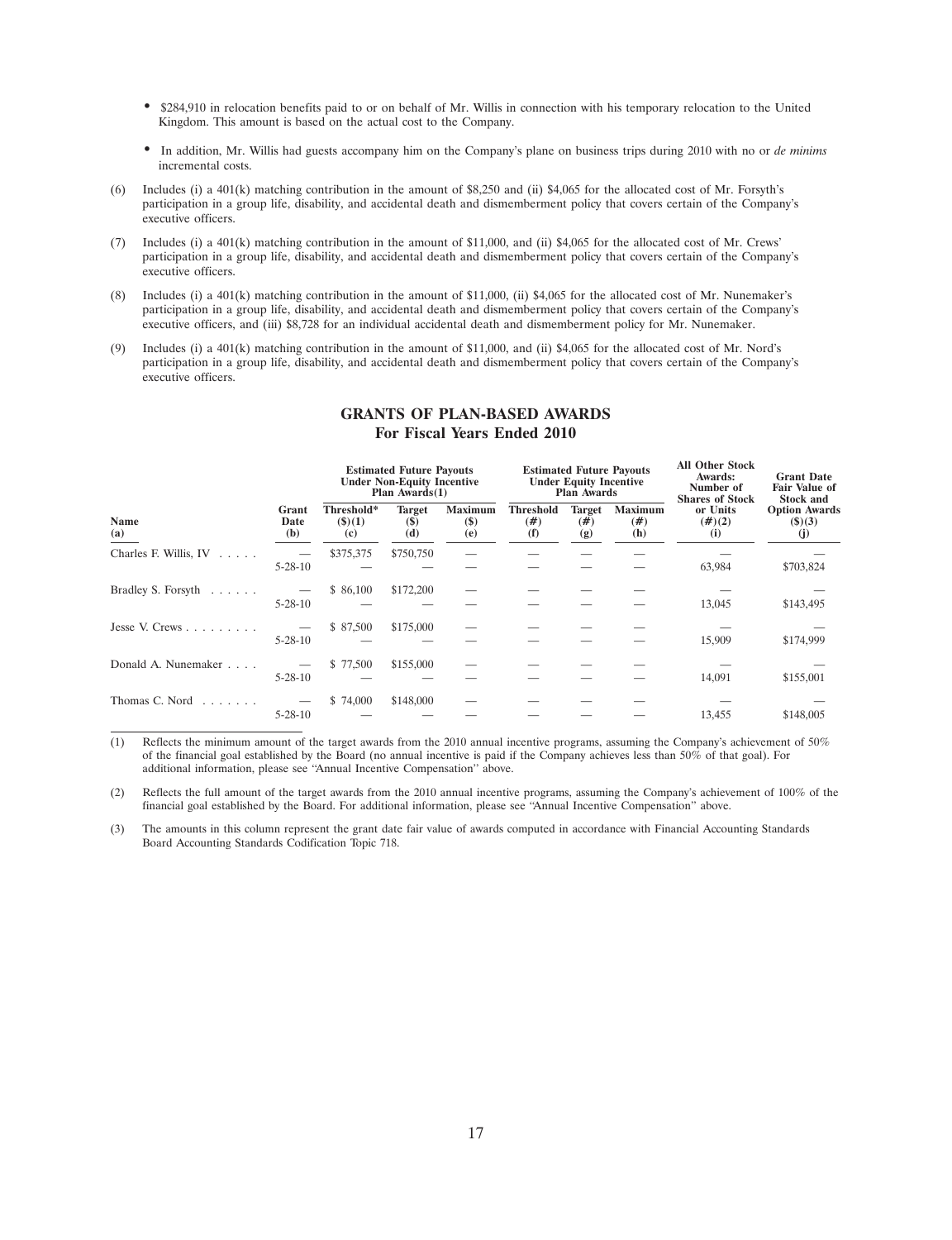The following table sets forth certain information with respect to the outstanding equity awards held by the Named Executive Officers at the end of 2010.

|                       |                                                                                                                           | <b>Option Awards</b>                                      |                                                                       | <b>Stock Awards</b>                                            |                                                                                                                            |                                                                                                                        |  |
|-----------------------|---------------------------------------------------------------------------------------------------------------------------|-----------------------------------------------------------|-----------------------------------------------------------------------|----------------------------------------------------------------|----------------------------------------------------------------------------------------------------------------------------|------------------------------------------------------------------------------------------------------------------------|--|
| Name<br>(a)           | Number of<br><b>Securities</b><br>Underlying<br><b>Unexercised</b><br><b>Options</b><br>(# )<br><b>Exercisable</b><br>(b) | Option<br><b>Exercise</b><br>Price (\$)<br>(c)            | Option<br><b>Expiration</b><br><b>Date</b><br>(d)                     | Award<br>Grant<br>Date<br>(e)                                  | Number of<br><b>Shares</b> or<br><b>Units of</b><br><b>Stock That</b><br><b>Have Not</b><br><b>Vested</b><br>(#)<br>(f)(1) | <b>Market</b><br>Value of<br><b>Shares</b> or<br>Units of<br><b>Stock That</b><br><b>Have Not</b><br>Vested(\$)<br>(g) |  |
| Charles F. Willis, IV | 59,000<br>127,954<br>36,614<br>150,000<br>140,000                                                                         | \$9.20<br>\$5.01<br>\$4.68<br>\$5.40<br>\$10.00           | 8/5/2015<br>3/3/2013<br>5/8/2012<br>10/12/2011<br>2/27/2011           | 10/1/2007<br>1/15/2008<br>7/17/2008<br>12/17/2008<br>5/28/2010 | 22,962<br>38,752<br>8,832<br>58,500<br>63,984<br>193,030                                                                   | \$2,515,181                                                                                                            |  |
| Bradley S. Forsyth    |                                                                                                                           |                                                           |                                                                       | 10/1/2007<br>1/15/2008<br>7/17/2008<br>12/17/2008<br>5/28/2010 | 5,416<br>10,334<br>5,888<br>18,720<br>13,045<br>53,403                                                                     | \$695,841                                                                                                              |  |
| Jesse V. Crews        |                                                                                                                           |                                                           |                                                                       | 7/29/2009<br>5/28/2010                                         | 7,500<br>15,909<br>23,409                                                                                                  | \$305,019                                                                                                              |  |
| Donald A. Nunemaker   | 28,000<br>14,560<br>35,440<br>26,106<br>50,544<br>18,917                                                                  | \$9.20<br>\$5.01<br>\$5.01<br>\$4.68<br>\$4.68<br>\$10.00 | 8/5/2015<br>3/3/2013<br>3/3/2013<br>5/8/2012<br>5/8/2012<br>2/27/2011 | 10/1/2007<br>1/15/2008<br>12/17/2008<br>5/28/2010              | 3,503<br>8,861<br>20,384<br>14,091                                                                                         |                                                                                                                        |  |
| Thomas C. Nord        | 22,000                                                                                                                    | \$9.20                                                    | 8/5/2015                                                              | 10/1/2007<br>1/15/2008<br>7/17/2008<br>12/17/2008<br>5/28/2010 | 46,839<br>6,829<br>8,644<br>5,888<br>14,913<br>13,455<br>49,729                                                            | \$610,312<br>\$647,969                                                                                                 |  |

# **OUTSTANDING EQUITY AWARDS AT FISCAL 2010 YEAR-END**

<sup>(1)</sup> Shares of restricted stock granted on 10/1/2007, 1/15/2008, 7/17/2008, 7/29/2009 and 5/28/10 vest in four equal annual installments on each anniversary of the grant date. Shares of restricted stock granted 12/17/2008 vest in five equal annual installments on each anniversary of the grant date.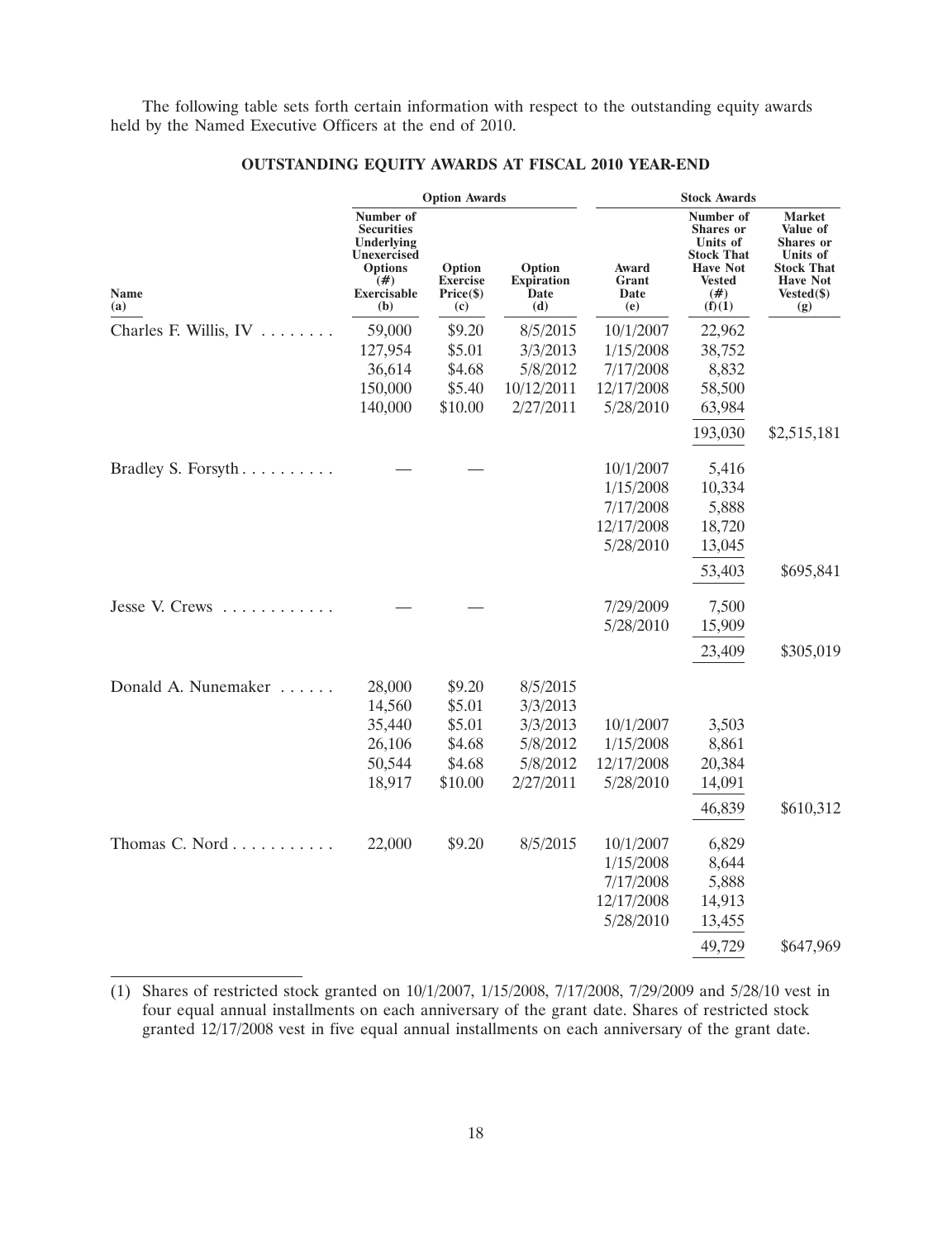The following table sets forth certain information with respect to options exercised by the Named Executive Officer and stock that vested during fiscal year 2010.

|                                            |                                                                                   | <b>Option Awards</b>                                                             | <b>Stock Awards</b>                                                              |                                                                           |  |
|--------------------------------------------|-----------------------------------------------------------------------------------|----------------------------------------------------------------------------------|----------------------------------------------------------------------------------|---------------------------------------------------------------------------|--|
| Name of Executive Officer<br>(a)           | <b>Number of Shares</b><br><b>Acquired on</b><br><b>Exercise</b><br>$(\#)$<br>(b) | <b>Value Realized on</b><br><b>Exercise</b><br>$\left( \mathbb{S}\right)$<br>(c) | <b>Number of Shares</b><br><b>Acquired on</b><br><b>Vesting</b><br>$(\#)$<br>(d) | <b>Value Realized</b><br>on Vesting<br>$\left( \mathcal{S}\right)$<br>(e) |  |
|                                            | 66.942                                                                            | \$287,202                                                                        | 66,255                                                                           | \$807,752                                                                 |  |
| Bradley S. Forsyth                         |                                                                                   |                                                                                  | 19,768                                                                           | \$238,101                                                                 |  |
| Jesse V. Crews                             |                                                                                   |                                                                                  | 2,500                                                                            | \$23,725                                                                  |  |
| Donald A. Nunemaker $\dots\dots\dots\dots$ | 72.083                                                                            | \$450,517                                                                        | 14.729                                                                           | \$187,863                                                                 |  |
| Thomas C. Nord                             | 28,600                                                                            | \$332,618                                                                        | 19,068                                                                           | \$223,884                                                                 |  |

# **OPTION EXERCISES AND STOCK VESTED For Fiscal Year Ended 2010**

#### **Termination and Change in Control Payments**

Employment contracts for Messrs. Willis, Forsyth, Nunemaker and Nord specify certain severance benefits to be paid in the event of an ''Involuntary Termination'' (*i.e.*, termination of employment by the Company without cause or resignation by the employee for good reason) and, in the case of Messrs. Forsyth, Nunemaker and Nord, specified severance benefits in the event of an Involuntary Termination within 18 months following a change of control (a ''Change of Control Termination''). As discussed above, Mr. Crews is employed by the Company pursuant to an offer letter which does not provide for severance benefits or other payments to be made to him upon a termination or change of control.

The maximum of these benefits payable to Mr. Willis would represent (i) three times his base salary, plus (ii) a prorated portion of his annual incentives accrued during the year of termination, plus (iii) the average annual incentives he earned during the three years prior to his Involuntary Termination, plus (iv) distribution of unpaid deferred compensation, immediate vesting of all stock options and restricted stock, and continued coverage for three years under the Company's employee group benefit plans. Additionally, in the event Mr. Willis is terminated with less than the one year's notice required by his contract, he is entitled to a lump sum payment equal to his annual base salary prorated for the portion of the year for which he did not receive notice. Upon a change of control, Mr. Willis is entitled to immediate vesting of all stock options and restricted stock, whether or not his employment is terminated. In the event that Mr. Willis voluntarily retires, he is entitled to purchase or assume the lease for his company car, to continued payment for his club memberships and financial planning services in accordance with his contract, and to continued coverage under the Company's employee group benefit plans for one year following his retirement.

The maximum of these severance benefits payable to Mr. Forsyth would represent (i) one year of his base salary for an Involuntary Termination or 18 months salary for a Change of Control Termination, plus (ii) payment of any vested annual incentives due as of his termination for an Involuntary Termination or Change of Control Termination, plus (iii) only in the case of a Change of Control Termination the average annual incentives he earned during the two years prior to his termination. In addition, he is entitled to immediate vesting of all stock options and restricted stock scheduled to vest during the two years following the termination date, and continued coverage under the Company's employee group benefit plans for one year following an Involuntary Termination, or for 18 months following a Change of Control Termination. Additionally, in the event Mr. Forsyth is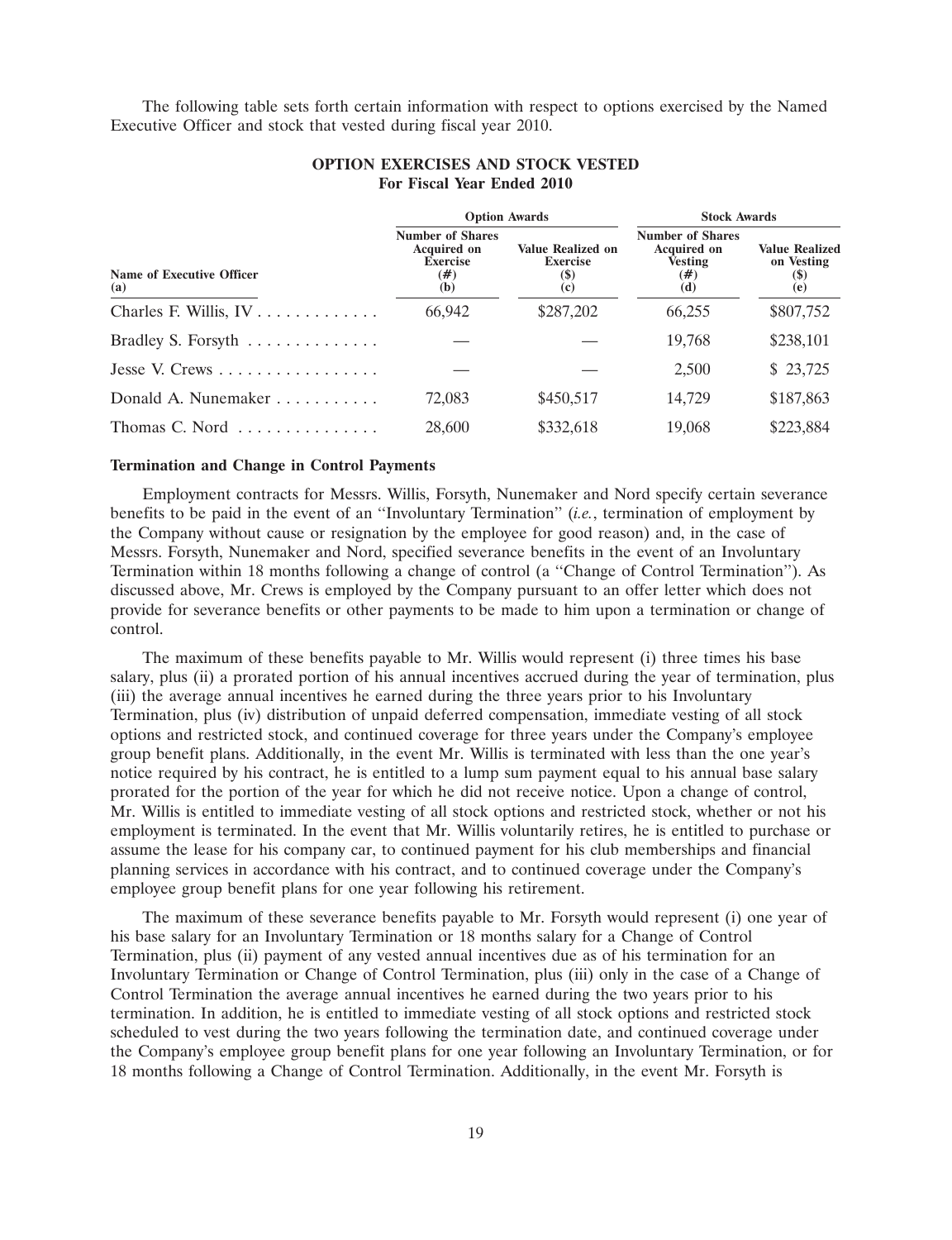terminated with less than the one year's notice required by his contract, he is entitled to a lump sum payment equal to one year of his annual base salary.

The maximum of these severance benefits payable to Mr. Nunemaker would represent (i) one year of his base salary for an Involuntary Termination or 18 months base salary for a Change of Control Termination, plus (ii) a prorated portion of his annual incentives accrued during the year of termination for an Involuntary Termination or Change of Control Termination, plus (iii) in case of an Involuntary Termination, the average annual incentive he earned during the two years prior to his termination, or in case of a Change of Control Termination, one and one half times the average annual incentives earned during the two years prior to his termination. In addition, he is entitled to immediate vesting of all stock options and restricted stock, and continued coverage under the Company's employee group benefit plans for one year following an Involuntary Termination, or for 18 months following a Change of Control Termination. Additionally, in the event Mr. Nunemaker is terminated with less than the six months' notice required by his contract, he is entitled to a lump sum payment equal to six months' of his annual base salary.

The maximum of these severance benefits payable to Mr. Nord would represent (i) six months of his base salary for an Involuntary Termination or one year's salary for a Change of Control Termination, plus (ii) payment of any vested annual incentives due as of his termination for an Involuntary Termination or Change of Control Termination, plus (iii) only in the case of a Change of Control Termination, the average annual incentive he earned during the two years prior to his termination. In addition, he is entitled to immediate vesting of all stock options and restricted stock scheduled to vest during the two years following the termination date, and continued coverage under the Company's employee group benefit plans for six months following an Involuntary Termination, or for one year following a Change of Control Termination. Additionally, in the event Mr. Nord is terminated with less than the six months' notice required by his contract, he is entitled to a lump sum payment equal to six months' of his annual base salary.

However, if any of these payments or benefits would constitute a ''parachute payment'' within the meaning of Section 280G of the Internal Revenue Code of 1986 (the ''Code''), as amended, and would be subject to the Excise Tax imposed by Section 4999 of the Code, the contract stipulates that payments to Messrs. Willis, Forsyth, Nunemaker and Nord will be reduced to an amount equal to the larger of the amount the executive would receive if their payment were reduced to a level that would not trigger the ''parachute payment'' excise tax, or the full payment subject to the excise tax.

Other than as described above, if a named executive officer ceases to be employed by us because of his resignation or retirement (other than for reasons constituting a constructive termination under their employment agreements), no severance payments are owed by us.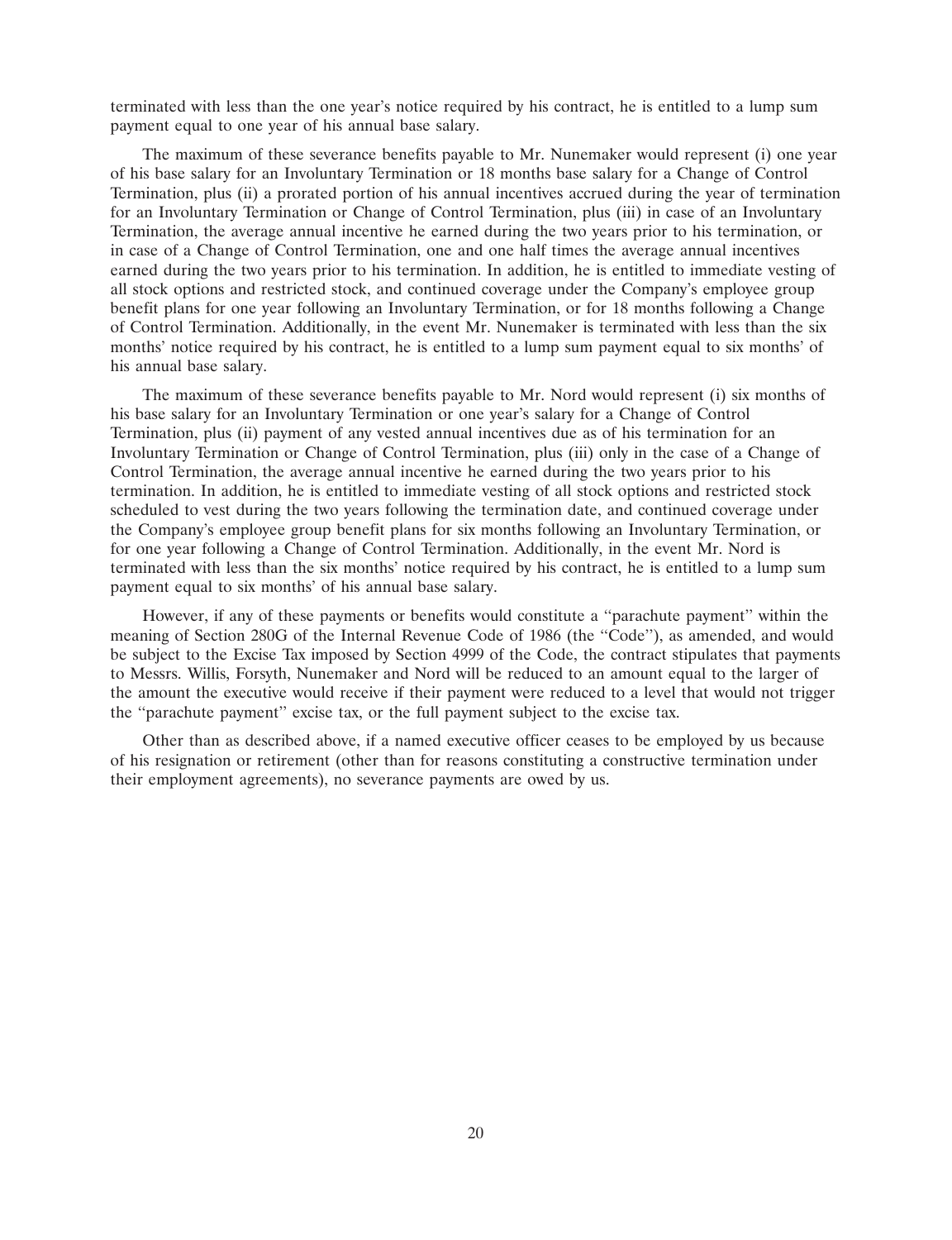The following table shows potential payments to our Named Executive Officers under existing contracts for (i) an Involuntary Termination, and (ii) a Change of Control Termination, in each case, on December 31, 2010.

|                        | <b>Willis</b>      |                | Forsyth            |               | <b>Crews</b> |                   | <b>Nunemaker</b>   |             | <b>Nord</b>        |               |
|------------------------|--------------------|----------------|--------------------|---------------|--------------|-------------------|--------------------|-------------|--------------------|---------------|
|                        | <b>Termination</b> | Change         | <b>Termination</b> | Change        | Termination  | <b>Change</b>     | <b>Termination</b> | Change      | <b>Termination</b> | <b>Change</b> |
| Severance              |                    |                |                    |               |              |                   |                    |             |                    |               |
| payment                | \$2,252,250        | \$2,252,250    | \$ 287,000         | 430,500<br>\$ |              |                   | \$<br>310,000      | \$465,000   | \$148,000          | 296,000<br>\$ |
| Payment In             |                    |                |                    |               |              |                   |                    |             |                    |               |
| lieu of notice         | 750,750            | 750,750        | 287,000            | 287,000       |              | $\hspace{0.05cm}$ | 155,000            | 155,000     | 148,000            | 148,000       |
| Annual                 |                    |                |                    |               |              |                   |                    |             |                    |               |
| incentives             | 3,435,945          | 3,435,945      | 104,772            | 359,071       | \$107,348    | \$107,348         | 318,191            | 430,071     | 90,479             | 323,765       |
| Accelerated            |                    |                |                    |               |              |                   |                    |             |                    |               |
| Vesting of             |                    |                |                    |               |              |                   |                    |             |                    |               |
| Restricted             |                    |                |                    |               |              |                   |                    |             |                    |               |
| <b>Stock</b>           |                    |                |                    |               |              |                   |                    |             |                    |               |
| $Awards(1)$ .          | 2,515,181          | 2,515,181      | 529,552            | 529,552       |              |                   | 610,312            | 610,312     | 495,544            | 495,544       |
| Accrued                |                    |                |                    |               |              |                   |                    |             |                    |               |
| Vacation and           |                    |                |                    |               |              |                   |                    |             |                    |               |
| Sick Pay               | 115,500            | 115,500        | 39,800             | 39,800        | 26,900       | 26,900            | 41,100             | 41,100      | 45,600             | 45,600        |
| Continued              |                    |                |                    |               |              |                   |                    |             |                    |               |
| Coverage               |                    |                |                    |               |              |                   |                    |             |                    |               |
| under all              |                    |                |                    |               |              |                   |                    |             |                    |               |
| group plans.           | 124,500            | 124,500        | 25,700             | 38,550        |              |                   | 28,700             | 43,050      | 5,500              | 11,000        |
| Club                   |                    |                |                    |               |              |                   |                    |             |                    |               |
| Memberships            | 23,400             | 23,400         |                    |               |              |                   |                    |             |                    |               |
| Financial/Tax/         |                    |                |                    |               |              |                   |                    |             |                    |               |
| Estate                 |                    |                |                    |               |              |                   |                    |             |                    |               |
| Planning               | 90,000             | 90,000         |                    |               |              |                   | 5,000              | 5,000       |                    |               |
| <b>Total Severance</b> |                    |                |                    |               |              |                   |                    |             |                    |               |
| Payment                | \$9,307,526(2)     | \$9,307,526(2) | \$1,273,824        | \$1,684,473   | \$134,248    | \$134,248         | \$1,468,303        | \$1,749,533 | \$933,123          | \$1,319,909   |

#### **Potential Payments on Involuntary Termination and Change of Control Termination**

(1) The value of the unvested restricted stock awards as of December 31, 2010 was set forth in the Outstanding Equity Awards at Fiscal 2010 Year-End table and based on the Company's closing stock price on December 31, 2010 of \$13.03. These values would be the same for both an Involuntary Termination and a Change of Control Termination. The additional aggregate value of equity vesting acceleration as of December 31, 2010 for both an Involuntary Termination and a Change of Control Termination for Messrs. Forsyth and Nord is limited to awards vesting in the two years following termination.

(2) No adjustment in these numbers was made to reflect any reduction that would have been made so that payments would not trigger a parachute payment excise tax. However if an Involuntary Termination or Change of Control Termination occurred on December 31, 2010, such a reduction would likely have been necessary.

#### **Director Compensation**

Our outside, independent (non-employee) directors are compensated by a combination of an annual cash retainer, and restricted stock, with additional stipends for the Chairs of the Audit and the Compensation Committees. In addition, new non-employee directors are granted 5,000 shares of restricted Company stock on their appointment.

The Company does not provide additional compensation to executives who serve on the Board.

In March 2009, based on an analysis of market levels for board compensation in companies the size of Willis Lease conducted by Smith Compensation Consulting, the Board voted to adopt a new schedule for independent director compensation, to be effective January 1, 2009. The total fee was increased to \$97,000 per year, one-half payable in cash and one-half in the form of an award of restricted stock based on the closing price of the Company's shares on the date of the Annual Meeting of Stockholders. The Chair of the Audit Committee continues to receive a \$10,000 stipend and the Compensation Chair receives a \$5,000 stipend. Additionally, in December 2009, the Board voted to increase director compensation by 5% for 2010.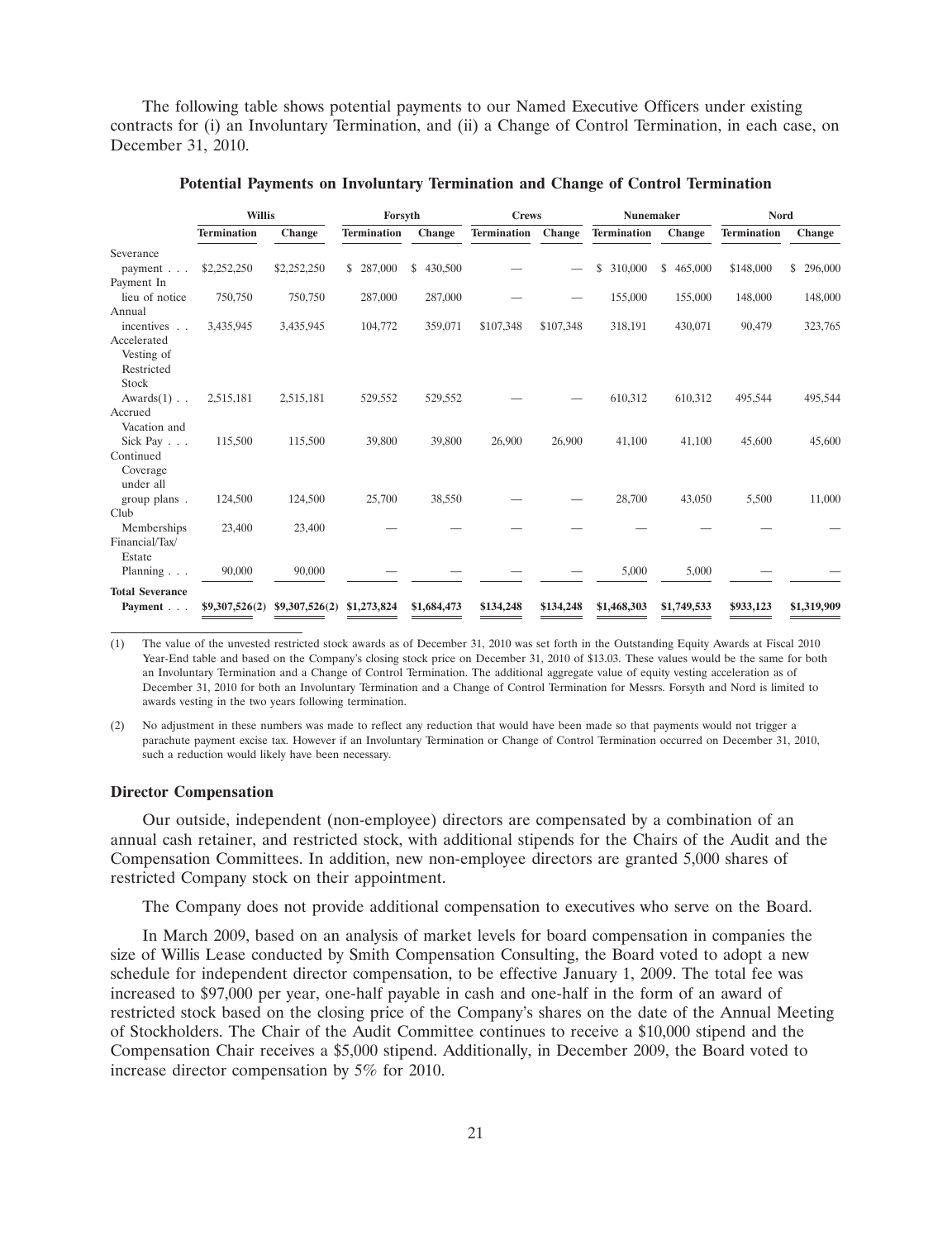The following table summarizes compensation by individual non-employee director for 2010.

### **DIRECTOR COMPENSATION For Fiscal Year Ended 2010**

| <b>Name</b><br>(a)               | <b>Fees Earned</b><br>or Paid<br>in Cash<br>$\left( \text{\$}\right)$<br>(b) | <b>Stock</b><br><b>Awards</b><br>$($ \$ $)(1)$<br>(c) | $\left( \mathbb{S}\right)$<br>(d) | <b>Non-Equity</b><br>Option Incentive Plan Compensation<br>Awards Compensation<br><b>(\$)</b><br>(e) | Change in<br><b>Pension Value</b><br>and<br><b>Nonqualified</b><br><b>Deferred</b><br><b>Earnings</b><br>$\left( \mathbf{S}\right)$<br>(I) | <b>All Other</b><br><b>Compensation</b><br>(\$)<br>(g) | <b>Total</b><br>$\left( \text{\$}\right)$<br>(h) |
|----------------------------------|------------------------------------------------------------------------------|-------------------------------------------------------|-----------------------------------|------------------------------------------------------------------------------------------------------|--------------------------------------------------------------------------------------------------------------------------------------------|--------------------------------------------------------|--------------------------------------------------|
| Gérard Laviec $(2)$              | \$86,340                                                                     | \$50,929                                              |                                   |                                                                                                      |                                                                                                                                            |                                                        | \$137,269                                        |
| Hans Joerg Hunziker $(2)$        | \$59,240                                                                     | \$50,929                                              |                                   |                                                                                                      |                                                                                                                                            | \$60,200(3)                                            | \$170,369                                        |
| W. William Coon, Jr.             | \$50,925                                                                     | \$50,929                                              |                                   |                                                                                                      |                                                                                                                                            |                                                        | \$101,854                                        |
| Robert T. Morris                 | \$60,925                                                                     | \$50,929                                              |                                   |                                                                                                      |                                                                                                                                            |                                                        | \$111,854                                        |
| Austin C. Willis $\ldots \ldots$ | \$50,925                                                                     | \$50,929                                              |                                   |                                                                                                      |                                                                                                                                            |                                                        | \$101,854                                        |

(1) The amounts in this column represent the grant date fair value of awards computed in accordance with Financial Accounting Standards Board Accounting Standards Codification Topic 718.

- (2) In recognition of the adverse effects of European exchange rates against the U.S. dollar, the Compensation Committee agreed to allow the compensation of European directors to be adjusted based on the rate in effect on their first election to the Board, effective January 1, 2008. This adjustment is paid in cash.
- (3) Payment under the Independent Contractor Agreement described below under ''Certain Relationships and Related Transactions.''

The unvested restricted stock held by each director is as follows: Mr. Laviec, 4,327; Mr. Hunziker, 4,327; Mr. Coon, 5,577; Mr. Morris, 5,577; Mr. Willis, 6,827. Under the 2007 Plan each non-employee Board member received a restricted stock grant of 5,000 shares of common stock when they first become a non-employee Board member. In addition each individual who is to continue to serve as an independent director is granted approximately \$50,925 worth of restricted stock based on the market price of our common stock on the date of the Company's Annual Meeting of Stockholders. Each 5,000 share initial restricted stock grant vests in a series of four successive equal annual installments over the recipient's period of continued service as a Board member measured from the grant date. Each approximate \$50,925 value annual restricted stock grant vests in one installment on the recipients' completion of one year of Board service measured from the grant date.

# **PROPOSAL 2 ADVISORY VOTE ON EXECUTIVE COMPENSATION**

The recently enacted Dodd-Frank Wall Street Reform and Consumer Protection Act of 2010 (the ''Dodd-Frank Act''), enables our stockholders to vote to approve, on an advisory (nonbinding) basis, the compensation of our named executive officers as disclosed in this proxy statement in accordance with SEC rules.

As described in detail under the heading ''Executive Compensation—Compensation Discussion and Analysis,'' our executive compensation philosophy and programs are designed to foster a performanceoriented culture that aligns our executive officers' interests with those of our stockholders. Please read the ''Compensation Discussion and Analysis'' in the proxy statement for details about our executive compensation programs, including information about the fiscal year 2010 compensation of our named executive officers.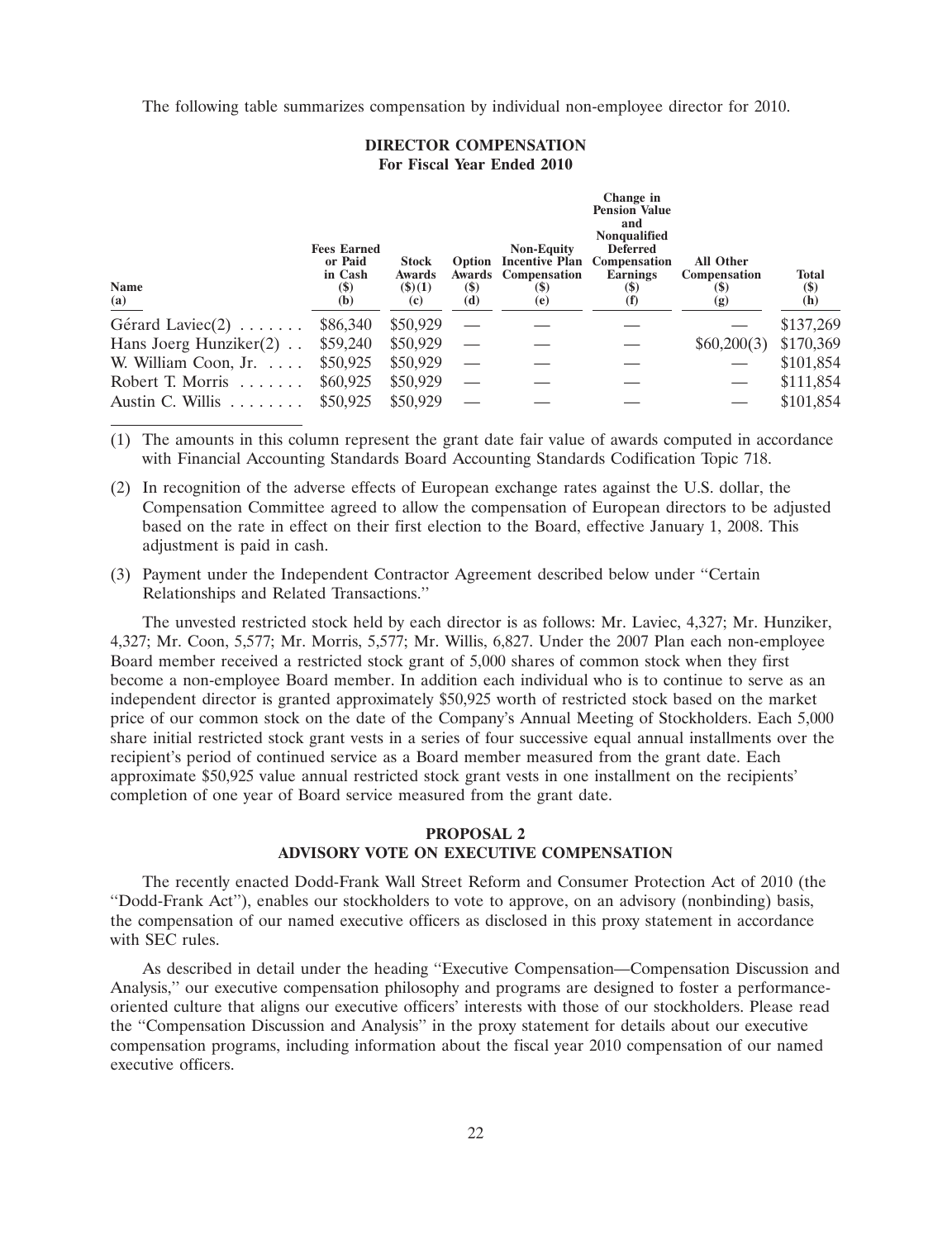We are asking our stockholders to indicate their support for the compensation arrangements with our named executive officers as described in this proxy statement. This proposal, commonly known as a ''say-on-pay'' proposal, gives our stockholders the opportunity to express their views on our named executive officers' compensation. This vote is not intended to address any specific item of compensation, but rather the overall compensation of our named executive officers and the philosophy, policies and practices described in this proxy statement. Accordingly, we are asking our stockholders to vote ''FOR'' the following resolution to be presented at the Annual Meeting:

''RESOLVED, that the Company's stockholders approve, on an advisory basis, the compensation of the named executive officers, as disclosed in the Company's Proxy Statement for the 2010 Annual Meeting of Stockholders pursuant to the compensation disclosure rules of the Securities and Exchange Commission, including the Compensation Discussion and Analysis, the 2010 Summary Compensation Table and the other related tables and disclosure.''

This ''say-on-pay'' vote is advisory, and therefore is not binding on the Company, the Compensation Committee or our board of directors. Our board of directors and our Compensation Committee value the opinions of our stockholders, and to the extent there is any significant vote against the named executive officer compensation as disclosed in this proxy statement, we will consider our stockholders' concerns and the Compensation Committee will evaluate whether any actions are appropriate to address those concerns.

# **THE BOARD OF DIRECTORS UNANIMOUSLY RECOMMENDS A VOTE ''FOR'' THE APPROVAL OF THE RESOLUTION ABOVE, RELATING TO THE COMPENSATION OF OUR NAMED EXECUTIVE OFFICERS, AS DISCLOSED IN THIS PROXY STATEMENT PURSUANT TO THE COMPENSATION DISCLOSURE RULES OF THE SECURITIES AND EXCHANGE COMMISSION.**

# **PROPOSAL 3 ADVISORY VOTE ON THE FREQUENCY OF FUTURE ADVISORY VOTING ON EXECUTIVE COMPENSATION**

As a result of the Dodd-Frank Act, publicly-traded companies are required to hold an initial advisory stockholder vote to determine the future frequency of advisory votes on executive compensation, as well as periodic subsequent votes to confirm that frequency. Advisory votes on executive compensation may be held every one, two or three years under the Dodd-Frank Act. The Board is recommending an advisory vote every three years. This is because the Company's executive compensation programs are designed to drive long-term stockholder value; therefore the Company believes that holding an advisory vote on executive compensation every three years is sufficient and appropriate to assess whether these programs are appropriately motivating employees and driving stockholder value. If we were to hold such votes more frequently, we believe the potential for substantial changes in compensation programs as a result of those votes could interfere with the incentives being provided to executive officers to maximize long-term stockholder value. Corporate results could also be affected because the potential for more frequent changes in approach may result in a lack of focus on aligning compensation with longer-term Company strategies. In addition, due to the periodic volatility in our industry, the economy and in the stock markets, we believe a vote every three years will allow our stockholders to gain a more meaningful perspective on our compensation plans and programs than would occur with more frequent votes. Similar to the vote on executive compensation, this proposal is also an advisory vote and is not binding on the Company. However, the Company values the opinions expressed by our stockholders, and will consider the outcome of the votes both on executive compensation itself and on the frequency of votes when making future decisions on the frequency of such votes.

# **THE BOARD OF DIRECTORS UNANIMOUSLY RECOMMENDS THAT YOU VOTE FOR THE OPTION OF ''EVERY THREE YEARS'' FOR FUTURE ADVISORY VOTES ON EXECUTIVE COMPENSATION.**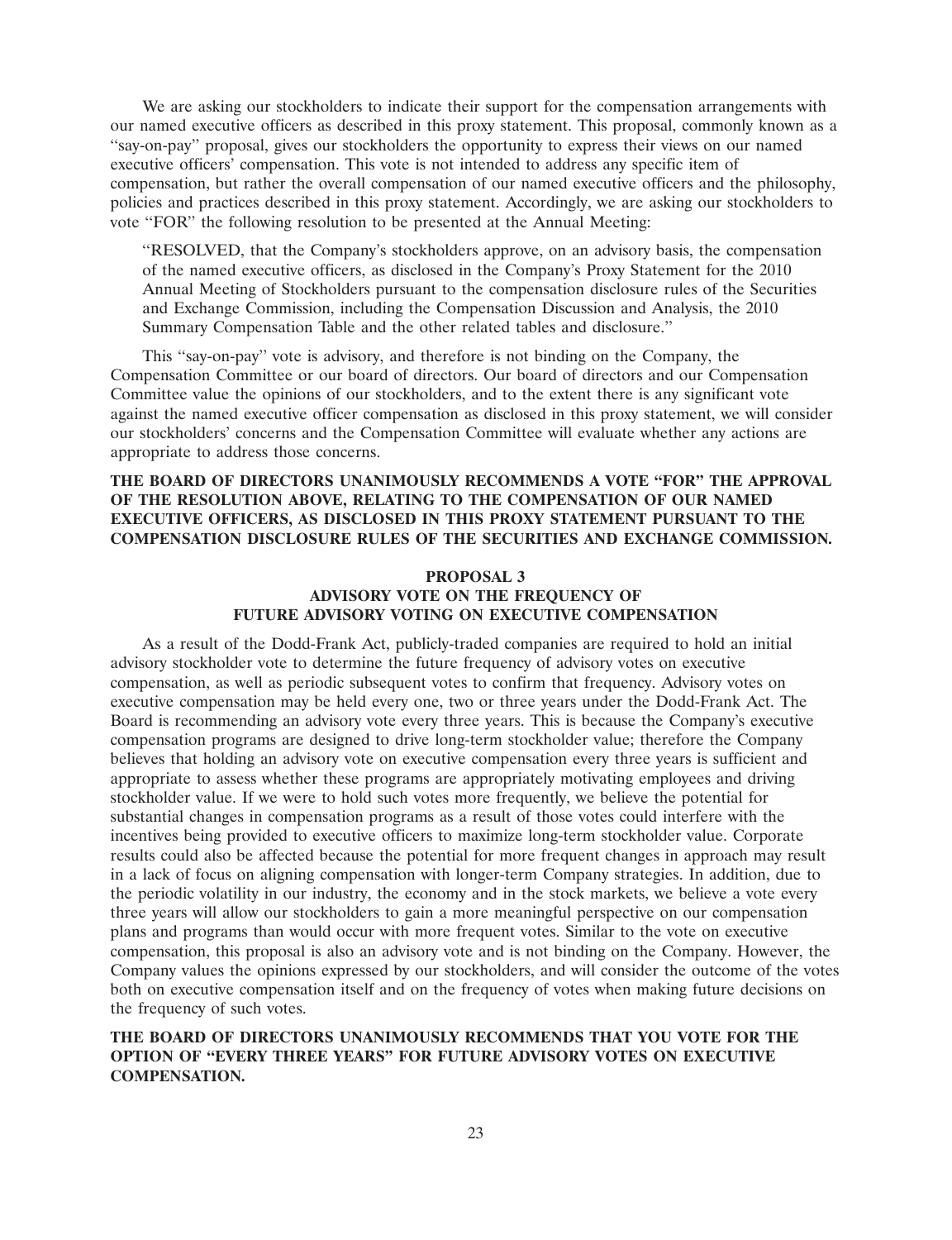#### **REPORT OF THE AUDIT COMMITTEE**

The Audit Committee of the Board of Directors (the ''Audit Committee'') oversees our accounting function, internal controls and financial reporting process on behalf of the Board of Directors. The Audit Committee is composed of three directors, each of whom is independent as defined by the NASDAQ listing standards and operates pursuant to the Audit Committee Charter which is available on the Company's website (*www.willislease.com*).

The Audit Committee reviews our financial reporting process on behalf of the Board. Management has primary responsibility for establishing and maintaining adequate internal financial controls, for preparing the financial statements and for the public reporting process. KPMG LLP (''KPMG''), the Company's independent auditor for 2010, is responsible for expressing opinions on the conformity of the Company's audited financial statements with generally accepted accounting principles and on the Company's internal control over financial reporting.

In this context, the Audit Committee has reviewed and discussed with management and KPMG the audited financial statements for the year ended December 31, 2010 and KPMG's evaluation of the Company's internal control over financial reporting. The Audit Committee has discussed with KPMG the matters that are required to be discussed by Statement on Auditing Standards No. 61, as amended (Communication with Audit Committees). KPMG has provided to the Audit Committee the written disclosures and the letter required by applicable requirements of the Public Company Accounting Oversight Board regarding the independent accountant's communications with the Audit Committee concerning independence, and the Audit Committee has discussed with KPMG that firm's independence. The Audit Committee has concluded that KPMG's provision of audit and non-audit services to the Company is compatible with KPMG's independence.

Based on the review and discussions referred to above, the Audit Committee recommended to our Board that the audited financial statements for the year ended December 31, 2010 be included in our Annual Report on Form 10-K for 2010 for filing with the SEC. This report is provided by the following independent directors, who comprise the Audit Committee:

Robert T. Morris, Audit Committee Chairman W. William Coon, Jr. Gérard Laviec

### **PROPOSAL 4**

# **RATIFICATION OF APPOINTMENT OF INDEPENDENT REGISTERED PUBLIC ACCOUNTING FIRM**

The Audit Committee has appointed the firm of KPMG LLP (''KPMG'') to audit our 2011 financial statements, and KPMG also served in this capacity in 2010. Although not required by the Company's Bylaws or otherwise, the Audit Committee and the Board of Directors believe it appropriate, as a matter of good corporate practice, to request that the stockholders ratify the appointment of KPMG as the Company's independent registered public accounting firm for fiscal year 2011. If the stockholders do not so ratify, the Audit Committee will reconsider the appointment and may retain KPMG or another firm without re-submitting the matter to the Company's stockholders. Even if the stockholders vote on an advisory basis in favor of the appointment, the Audit Committee may, in its discretion, direct the appointment of a different independent registered public accounting firm at any time during the year if it determines that such a change would be in the best interests of the Company and the stockholders.

# **THE BOARD OF DIRECTORS UNANIMOUSLY RECOMMENDS A VOTE ''FOR'' THE RATIFICATION OF APPOINTMENT OF INDEPENDENT REGISTERED PUBLIC ACCOUNTING FIRM.**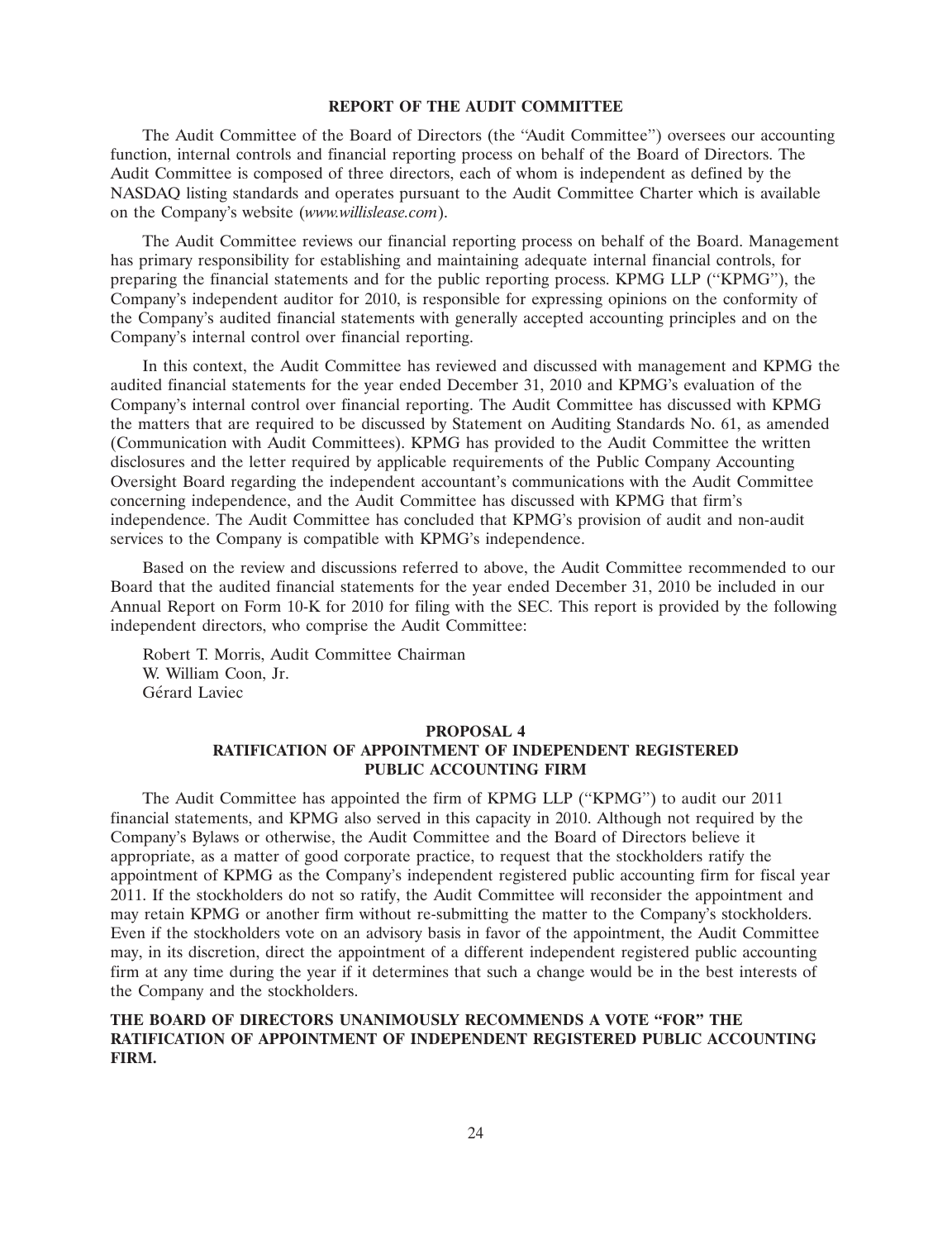#### **Fees Billed to Willis Lease by KPMG LLP**

For the 2010 and 2009 fiscal years, fees for services provided by KPMG LLP to us were as follows:

|  | 2010 2009           |
|--|---------------------|
|  |                     |
|  |                     |
|  |                     |
|  |                     |
|  | \$754,223 \$646,721 |

- (1) Audit fees billed to us by KPMG during the 2010 and 2009 fiscal years include the audit of our annual financial statements and quarterly reviews of financial statements included in our quarterly reports on Form 10-Q.
- (2) Fees billed to us by KPMG during 2010 for professional services rendered in providing international tax consulting services. There were no other fees billed during 2009.

All fees described above were approved by the Audit Committee.

The Audit Committee requires that any services to be provided by our auditors must be approved in advance by the Audit Committee. If approval is required before the Committee can act, a single member of the Committee can approve an engagement, subject to ratification by the Committee at its next meeting. All services were pre-approved by the Committee or its Chair.

KPMG will be at our Annual Meeting. They will have the opportunity to make a statement, if they desire to do so. They will be available to respond to appropriate questions from stockholders.

# **CERTAIN RELATIONSHIPS AND RELATED TRANSACTIONS**

As required by NASDAQ rules, all material discretionary transactions between us and our Directors, executive officers or known principal stockholders (or their respective affiliates) must be approved by the Audit Committee. The Audit Committee does not intend to approve any such transactions unless it believes that they are on terms no less favorable to us than could be obtained from unaffiliated third parties. On June 18, 2009, the Board adopted a formal policy governing the disclosure and approval of related party transactions. That policy is available on the Company's web site (*www.willislease.com*).

Gavarnie Holding, LLC, a Delaware limited liability company (''Gavarnie'') owned by Charles F. Willis, IV, purchased the stock of Aloha Island Air, Inc., a Delaware Corporation, (''Island Air'') from Aloha AirGroup, Inc. (''Aloha'') on May 11, 2004. Charles F. Willis, IV is the President, CEO and Chairman of our Board of Directors and owns approximately 30% of our common stock. As of December 31, 2010, Island Air leases three DeHaviland DHC-8-100 aircraft and four spare engines from us. The aircraft and engines on lease to Island Air have a net book value of \$3.8 million at December 31, 2010. Beginning in 2006 Island Air experienced cash flow difficulties, which affected their payments to us due to a fare war commenced by a competitor, their dependence on tourism which has suffered from the current economic environment as well as volatile fuel prices. The Board of Directors approved lease rent deferrals which were accounted for as a reduction in lease revenue in the applicable periods. Because of the question regarding collectability of amounts due under these leases, lease rent revenue for these leases have been recorded on a cash basis until such time as collectability becomes reasonably assured. After taking into account the deferred amounts, Island Air owes us \$2.8 million in overdue rent. We hold letters of credit for \$0.2 million which may be used to partially offset our claims against Island Air.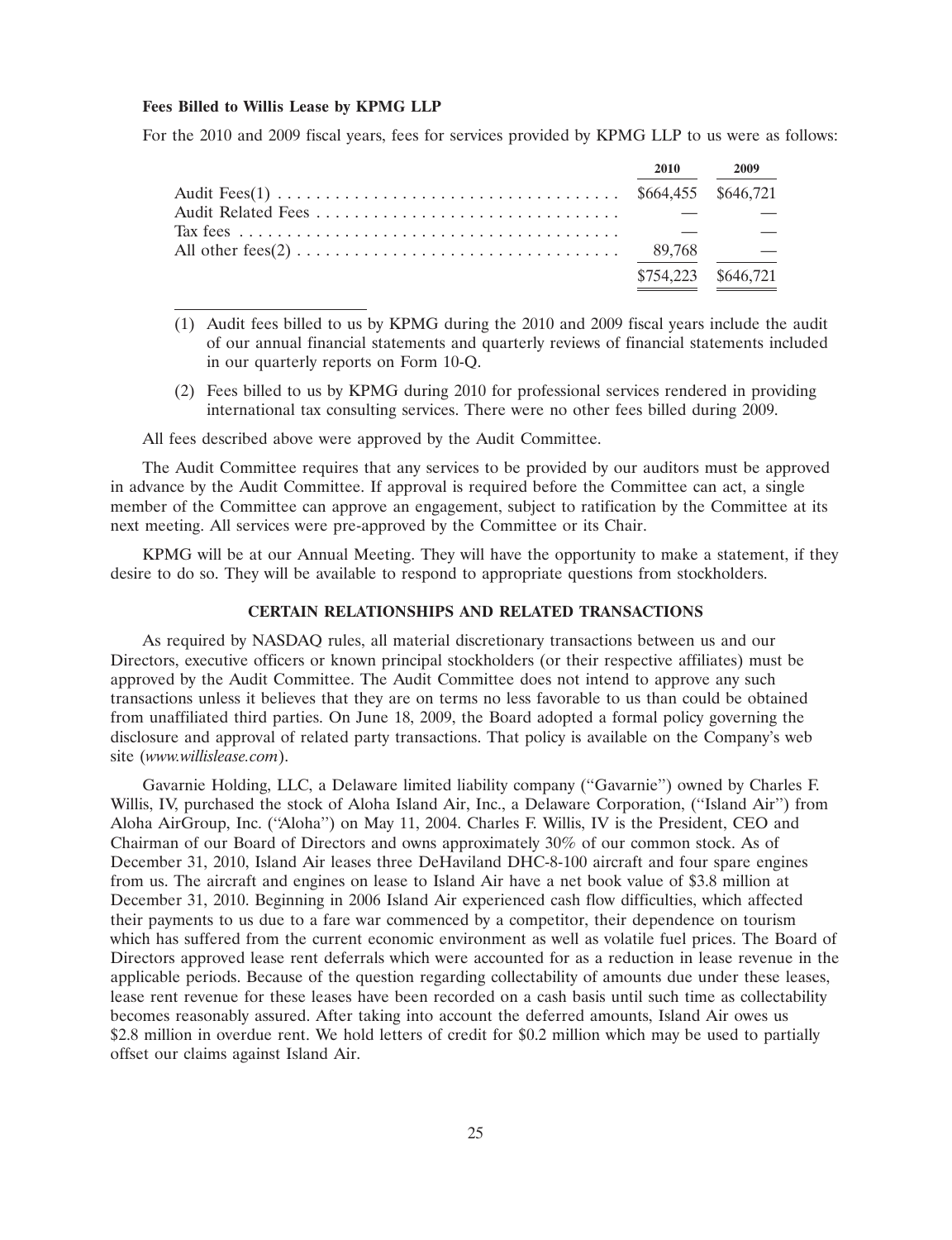In October 2010, Island Air purchased one airframe from us, generating a net gain of \$0.4 million. Effective January 2, 2011 we converted the operating leases with Island Air to a finance lease, with a principal amount of \$7.0 million, under which they have resumed monthly payments. This transaction will increase operating income by \$3.2 million which will be recognized over the five year term of the finance lease. We are also discussing a program for them to commence payments of the deferred amounts under the previous operating leases on a reduced basis. This program is dependent on their obtaining substantially similar concessions from their other major creditors.

We have entered into several consignment agreements with J.T. Power, LLC ("J.T. Power"), an entity whose majority shareholder, Austin Willis, is the son of our President and Chief Executive Officer, and directly and indirectly, a shareholder of ours as well as a Director of the Company. Of those consignment agreements, four are currently outstanding. According to the terms of the first of those outstanding agreements, the Consignment Agreement dated January 22, 2008, J.T. Power is responsible to market and sell parts from the teardown of three engines with a book value of \$4.2 million. During the year ended December 31, 2010, sales of consigned parts under this agreement were \$45,100. Under this agreement, J.T. Power provides a minimum guarantee of net consignment proceeds of \$3.3 million by January 22, 2012. Based on current estimated consignment proceeds, J.T. Power would be obligated to pay \$0.8 million under the guarantee in January 2012. On November 17, 2008, we entered into another Consignment Agreement with J.T. Power in which they are responsible to market and sell parts from the teardown of one engine with a book value of \$1.0 million. During the year ended December 31, 2010, sales of consigned parts under this agreement were \$24,900. On February 25, 2009, we entered into another Consignment Agreement with J.T. Power in which they are responsible to market and sell parts from the teardown of one engine with a book value of \$133,400. During the year ended December 31, 2010, sales of consigned parts under this agreement were \$4,100. On July 31, 2009, we entered into another Consignment Agreement with J.T. Power in which they are responsible to market and sell parts from the teardown of one engine with a book value of \$0.5 million. During the year ended December 31, 2010, sales of consigned parts under this agreement were \$0.2 million. On July 27, 2006, we also entered into an Aircraft Engine Agency Agreement with J.T. Power, in which we will, on a non-exclusive basis, provide engine lease opportunities with respect to available spare engines at J.T. Power. J.T. Power will pay us a fee based on a percentage of the rent collected by J.T. Power for the duration of the lease including renewals thereof. We earned no revenue during the year ended December 31, 2010 under this program.

The Company entered into an Independent Contractor Agreement dated September 9, 2009 with Hans Joerg Hunziker, a member of our Board of Directors. Under this Agreement, Mr. Hunziker provided services in connection with the identification and qualification of potential investors in our equity securities. The board has determined that, notwithstanding this limited assignment, Mr. Hunziker remains an independent director. During 2010, the Company incurred \$60,200 in consulting fees related to this Agreement. This Agreement expired, by its terms, on October 31, 2010.

# **STOCKHOLDER PROPOSALS**

Stockholder proposals intended to be considered at the 2012 Annual Meeting of Stockholders must, under Rule 14a-8 of the Securities Exchange Act of 1934, be received by us no later than December 31, 2011. Your proposal(s) must be mailed to our executive offices, 773 San Marin Drive, Suite 2215, Novato, California 94998, Attention: Corporate Secretary. Your proposal(s) may be included in next year's proxy statement if they comply with certain rules and regulations promulgated by the Securities and Exchange Commission.

Alternatively, under our Bylaws, a proposal or nomination that you do not seek to include in our proxy statement pursuant to Rule 14a-8 may be submitted in writing to our Corporate Secretary for the 2012 Annual Meeting of Stockholders not less than 90 days prior to the first anniversary of the preceding year's annual meeting, unless the date of the 2012 Annual Meeting of Stockholders is